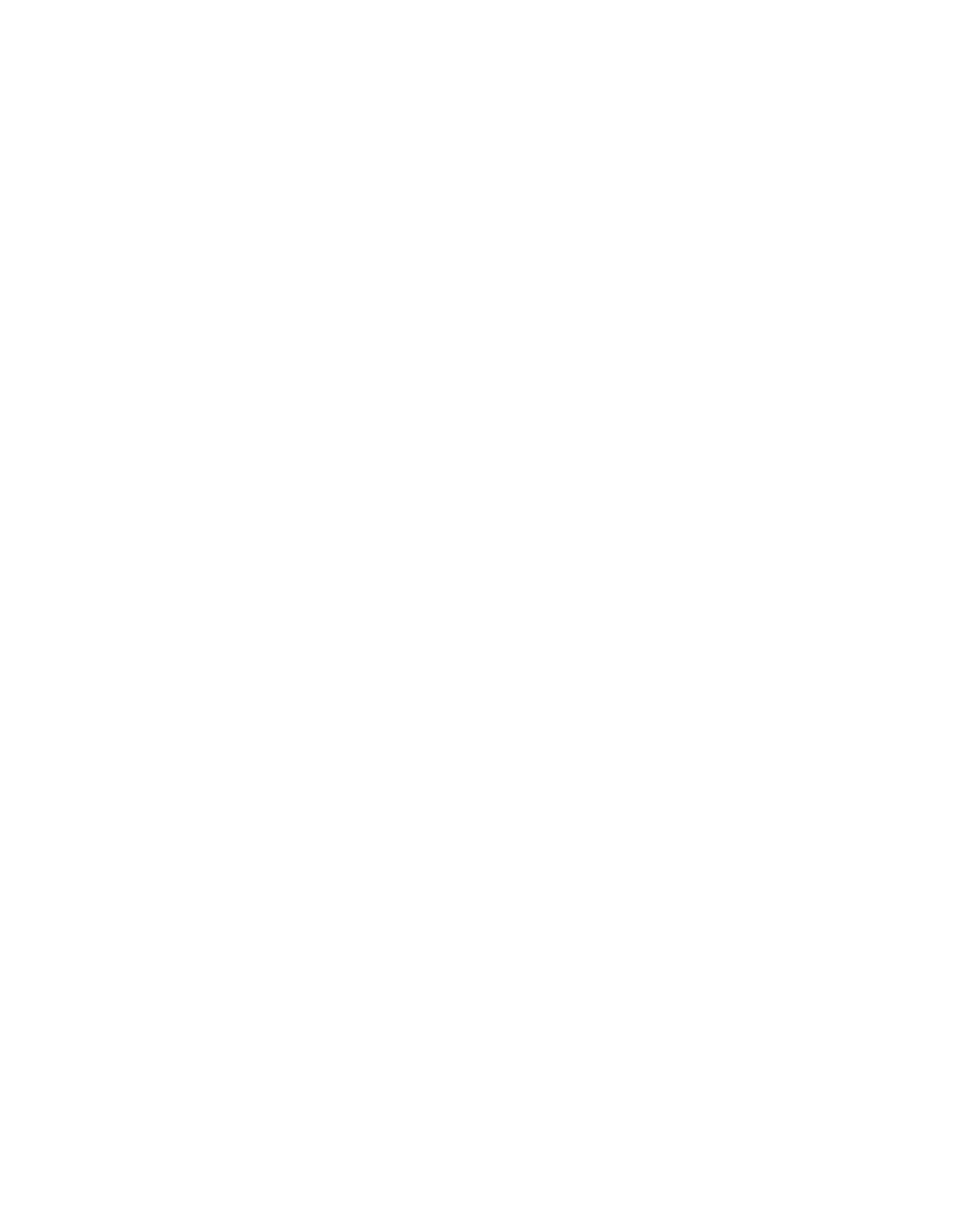# **Siemens Healthineers**

**Dimension Vista Systems Advanced** 

**QC Troubleshooting Virtual Training** 

**Workbook** 

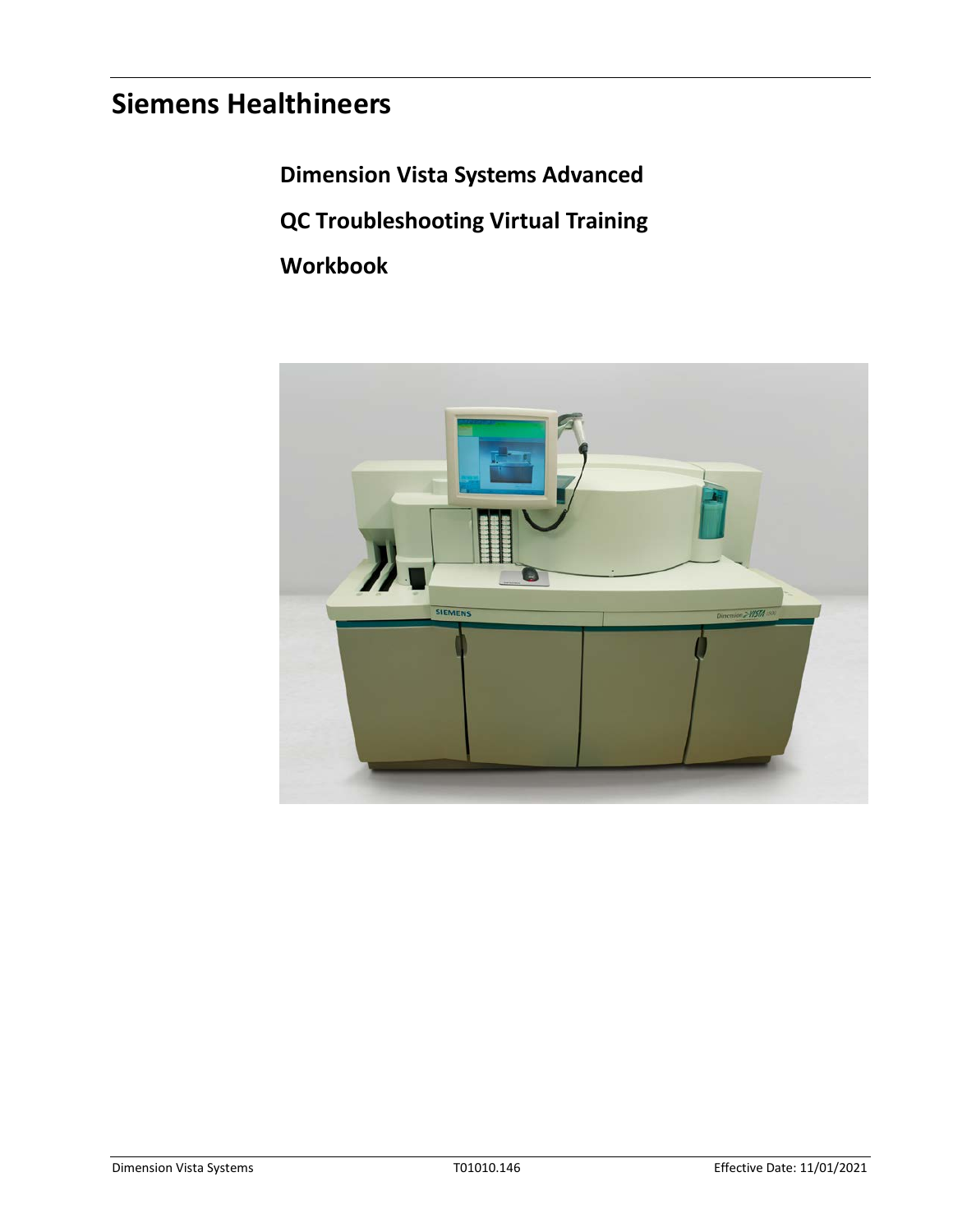©2021 Siemens Healthineers Inc. All rights reserved.

Atellica, CentraLink, Dimension, Dimension Vista, EasyLink, EMIT, Flex, LOCI, and V-LYTE are trademarks of Siemens Healthcare Diagnostics.

syngo is a trademark of Siemens Healthcare GmbH.

All other trademarks are the property of their respective owners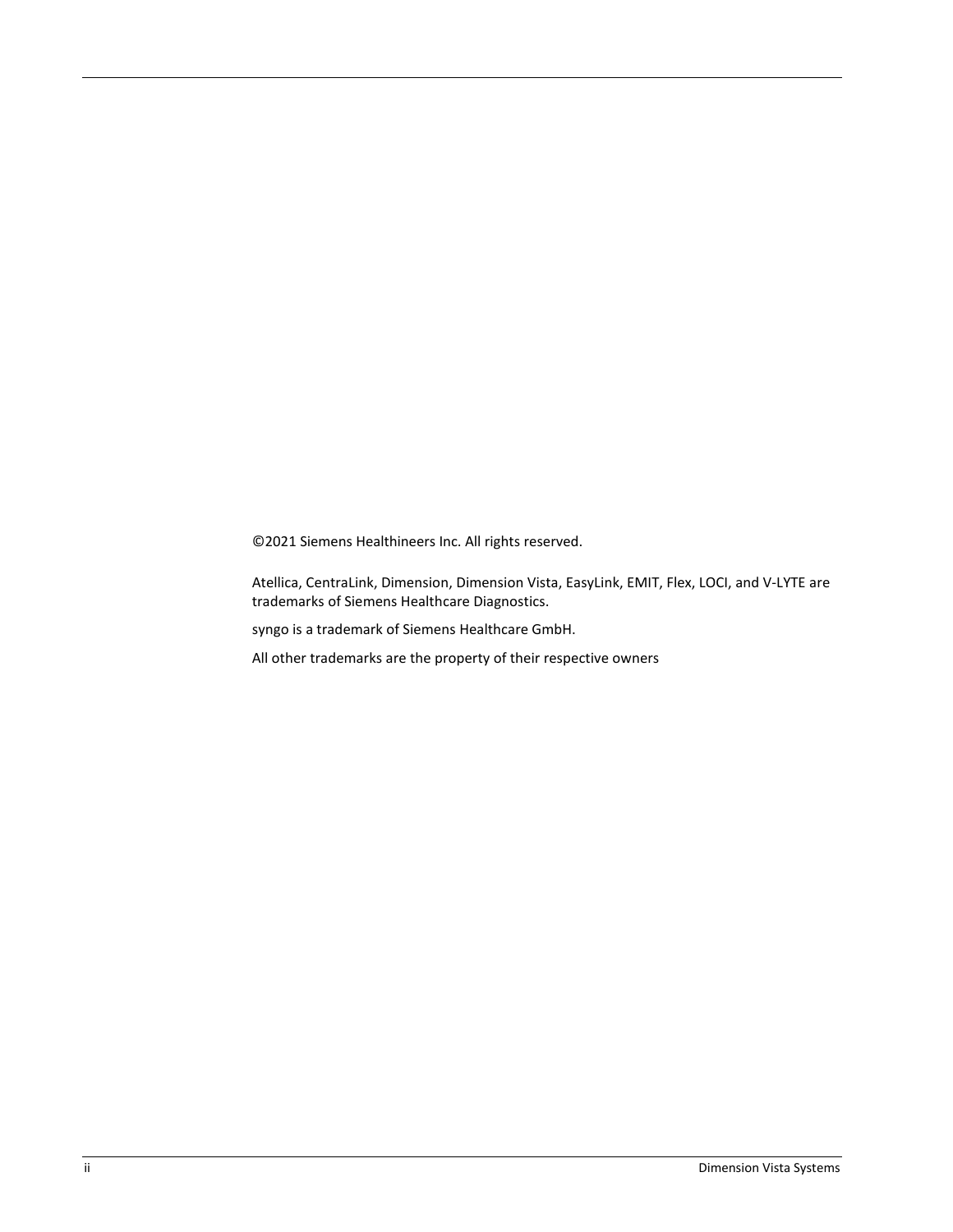# **Table of Contents**

- **1: Welcome**
- **2: Quality Control Practices**
- **3: Case Study One**
- **4: Case Study Two**
- **5: Quality Control & Calibration Configuration**
- **6: Case Study Three**
- **7: Resources**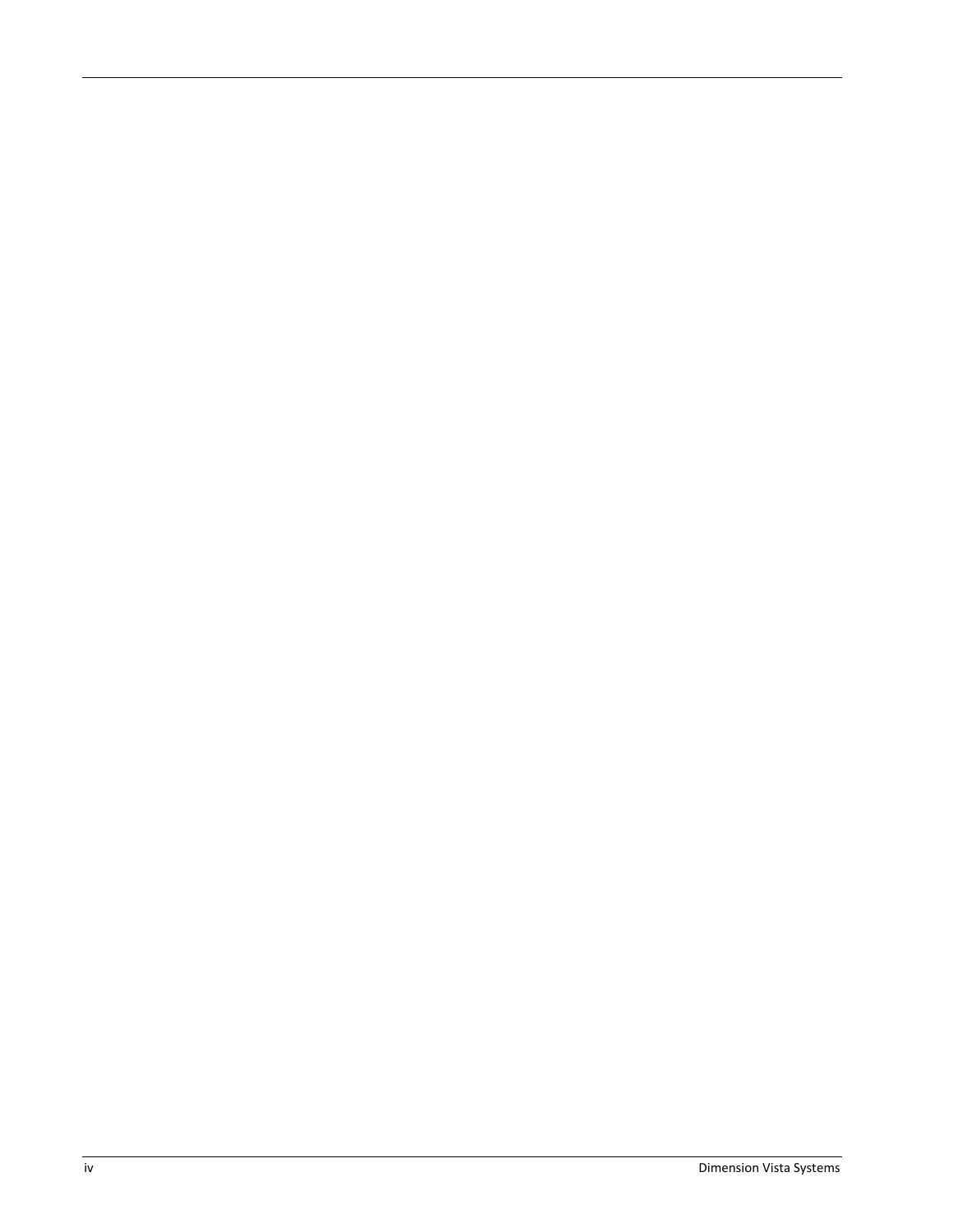# **1 Welcome**

# **Welcome to Training**

Siemens Healthineers Training would like to welcome you to Dimension Vista Systems Advanced QC Troubleshooting.

This course is designed to clarify QC misconceptions, review quality control & calibration software configurations, and provide resolutions for common issues with QC on the Vista systems.

Our staff welcomes the opportunity to present this virtual training program to you.

# **Training Material**

This training workbook includes an agenda, learning goals and case scenarios.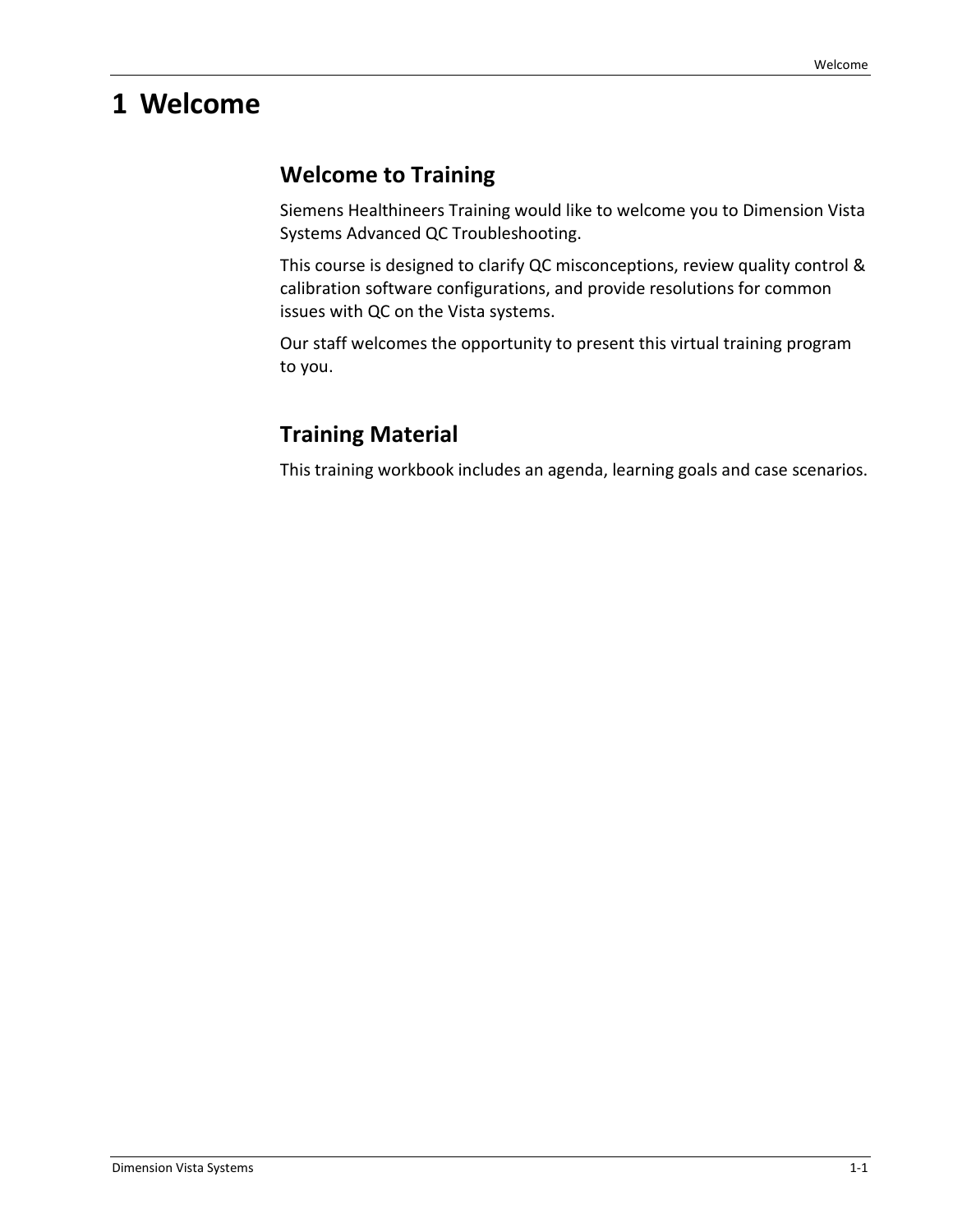# **Course Objectives**

#### **Upon completion of the course, you will be able to:**

- Describe common misconceptions regarding quality control (QC) practice in clinical chemistry.
- Determine if a QC result is out of range due to an instrument problem or the QC product.
- Identify when to process urine electrolyte QC and to correctly perform an IMT Advanced Clean.
- Configure quality control products, QC ranges and calibration triggers in the Dimension Vista System Advanced software.
- Describe QC matrix and identify actions used to confirm a QC shift due to matrix.
- Schedule patient Lot to Lot Crossover testing.
- Identify resources available for problem solving QC issues in the clinical chemistry laboratory.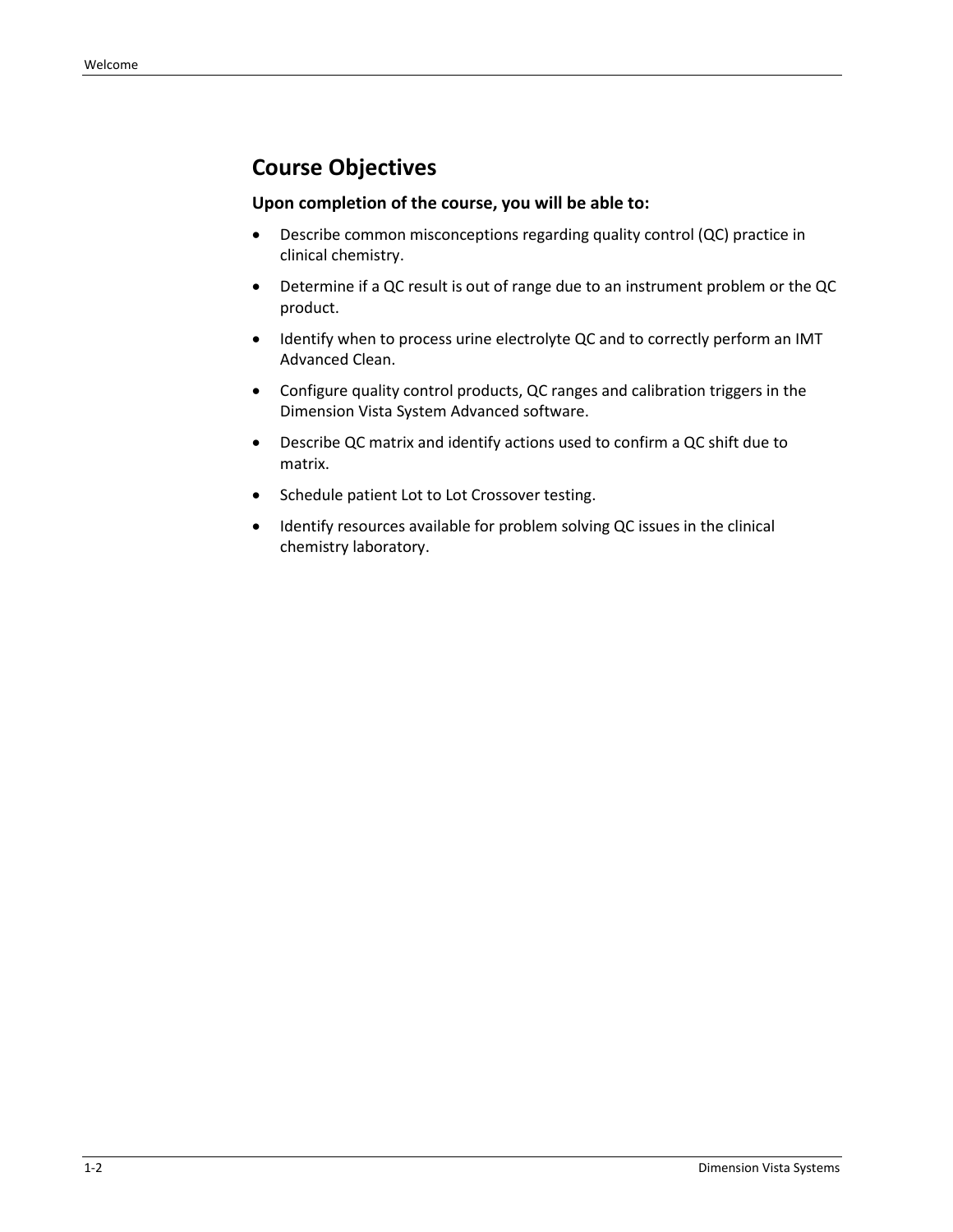# **Training Agenda**

#### **Welcome**

Welcome

Quality Control Practices

Case Study One

Case Study Two

#### **Lunch**

Quality Control & Calibration Configuration

Case Study Three

Resources

Review and Assessment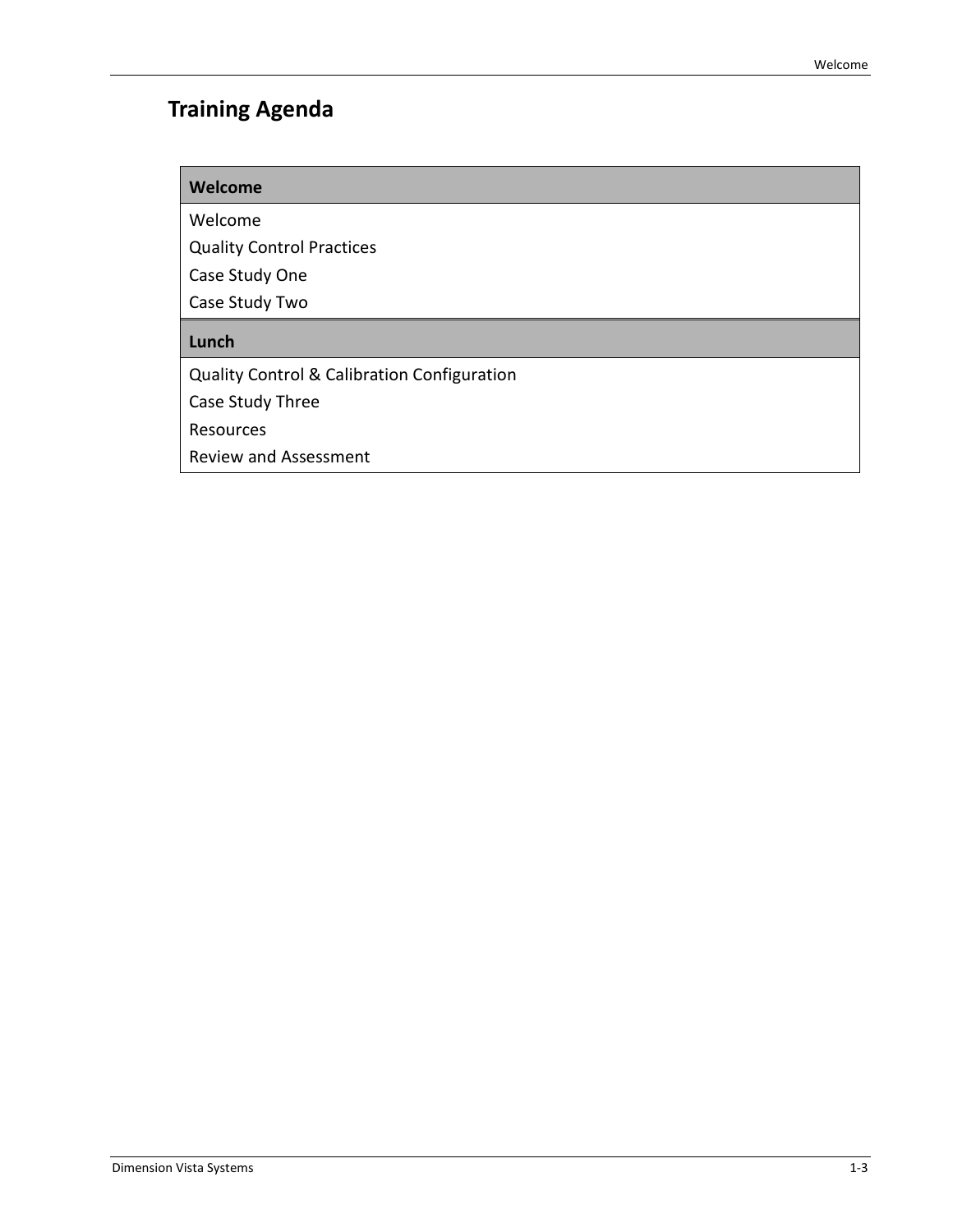# **Dimension Vista® Systems Advanced QC Troubleshooting Virtual Training**

#### **Course Validation Checklist**

The student places a checkmark beside the competency when it is completed. When all competencies are checked, the operator will sign and date below as record of completion.

| <b>Topics</b>                                       | <b>Competencies</b>                                                                       | <b>Completed</b> |
|-----------------------------------------------------|-------------------------------------------------------------------------------------------|------------------|
| <b>Quality Control Practices</b>                    | Identify common misconceptions of<br>QC practice.                                         |                  |
|                                                     | Describe intended purpose of QC                                                           |                  |
| Case Study One<br>CTNI Level 2 shifted out of range | Identify the reasons a QC product<br>would cause an out of range QC<br>result             |                  |
|                                                     | Describe where to locate QC<br>product stability information                              |                  |
|                                                     | Configure QC stability in the Vista<br>software                                           |                  |
|                                                     | Discuss how to correctly load QC<br>vials                                                 |                  |
|                                                     | Determine if the instrument or QC<br>product is the cause of an out of<br>range QC result |                  |
| Case Study Two<br>Urine Sodium shifted high         | Identify when to process urine QC<br>for electrolytes                                     |                  |
|                                                     | Identify when an IMT Advanced<br>Clean should be performed                                |                  |
|                                                     | Discuss the effect of urine QC on<br>the IMT<br><b>V-LYTE Multisensor</b>                 |                  |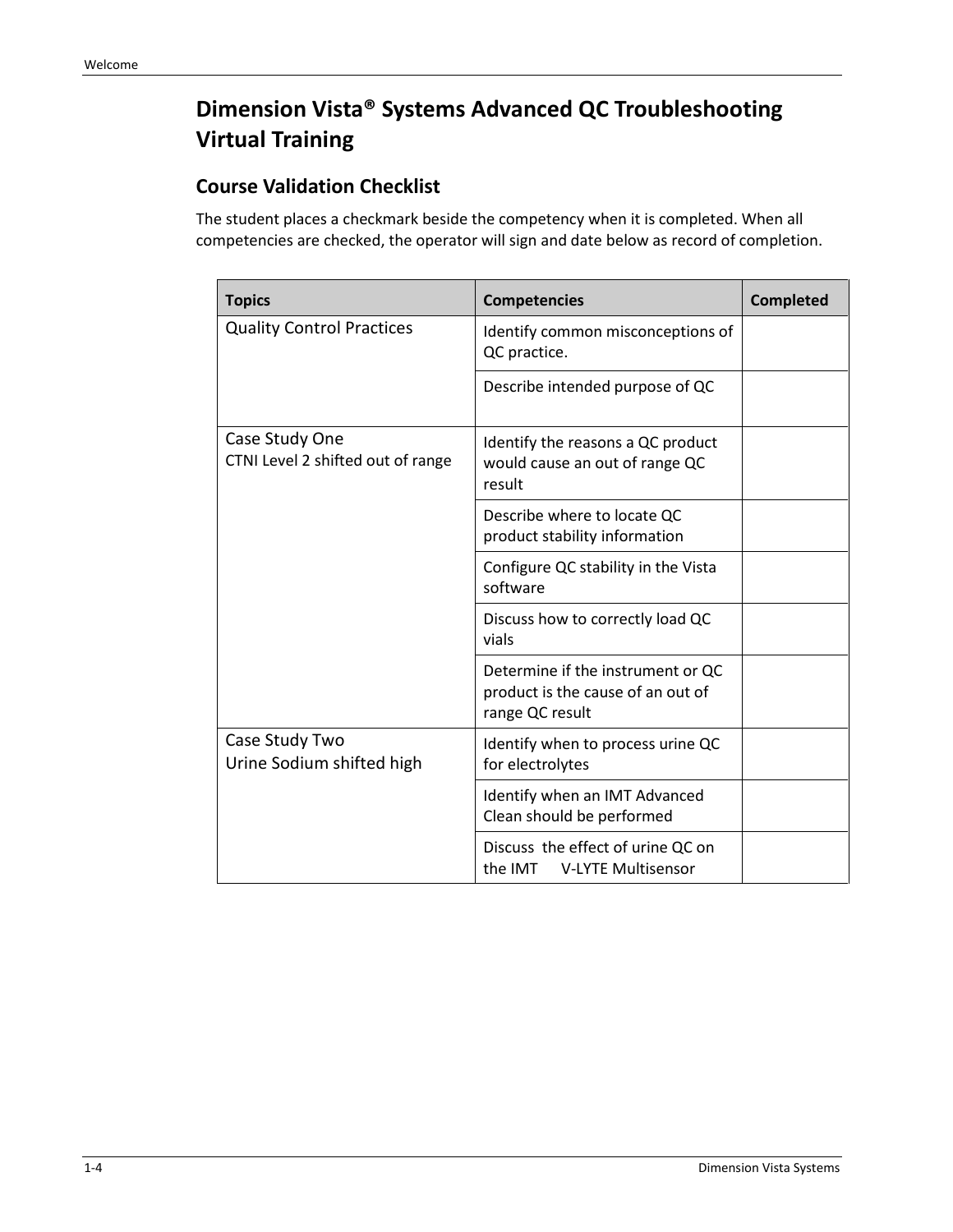| <b>Topics</b>                                             | <b>Competencies</b>                                              | <b>Completed</b> |
|-----------------------------------------------------------|------------------------------------------------------------------|------------------|
| <b>Quality Control &amp; Calibration</b><br>Configuration | Configure QC auto schedule shift<br>times                        |                  |
|                                                           | Configure QC products                                            |                  |
|                                                           | Define and edit QC ranges                                        |                  |
|                                                           | Configure QC panels                                              |                  |
|                                                           | Configure QC panel schedule                                      |                  |
|                                                           | Describe calibration triggers                                    |                  |
|                                                           | Describe calibration acceptance<br>parameters                    |                  |
| Case Study Three                                          | Describe QC matrix                                               |                  |
| MALB Level 1 shifted low                                  | List actions to confirm shift due<br>to QC matrix                |                  |
|                                                           | Describe clinically significant<br>difference                    |                  |
|                                                           | Configure lot to lot patient<br>crossover                        |                  |
| Resources                                                 | Identify resources available for<br>resolving common QC problems |                  |

**Participant**:\_\_\_\_\_\_\_\_\_\_\_\_\_\_\_\_\_\_\_\_\_\_\_\_\_\_\_\_\_\_\_\_\_\_\_\_\_\_\_\_\_\_\_\_\_\_\_\_\_\_\_

**Date**: \_\_\_\_\_\_\_\_\_\_\_\_\_\_\_\_\_\_\_\_\_\_\_\_\_\_\_\_\_\_\_\_\_\_\_\_\_\_\_\_\_\_\_\_\_\_\_\_\_\_\_\_\_\_\_\_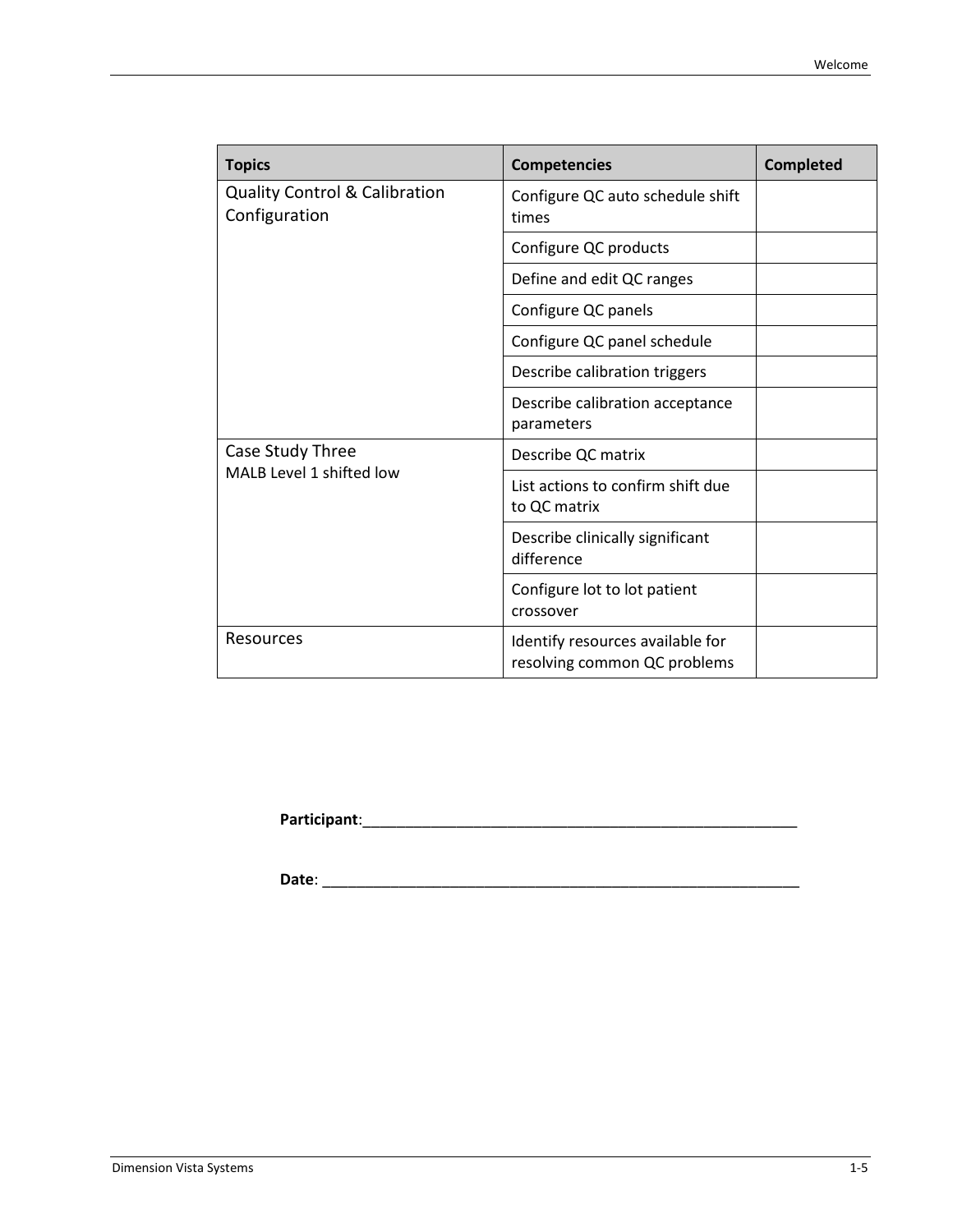What was most helpful to you during this program?

How can we improve this program to make it more meaningful to you?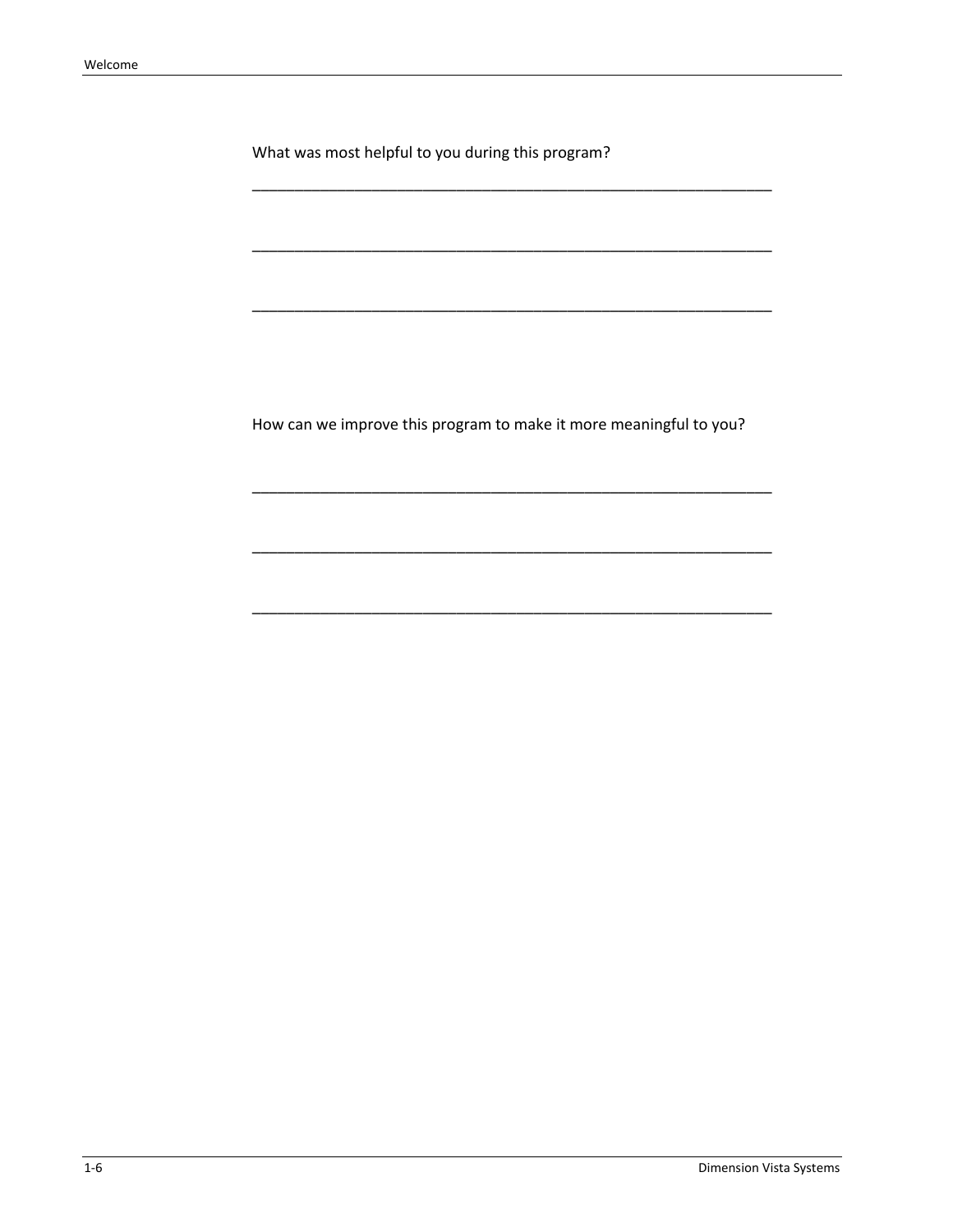# **2 Quality Control Practices**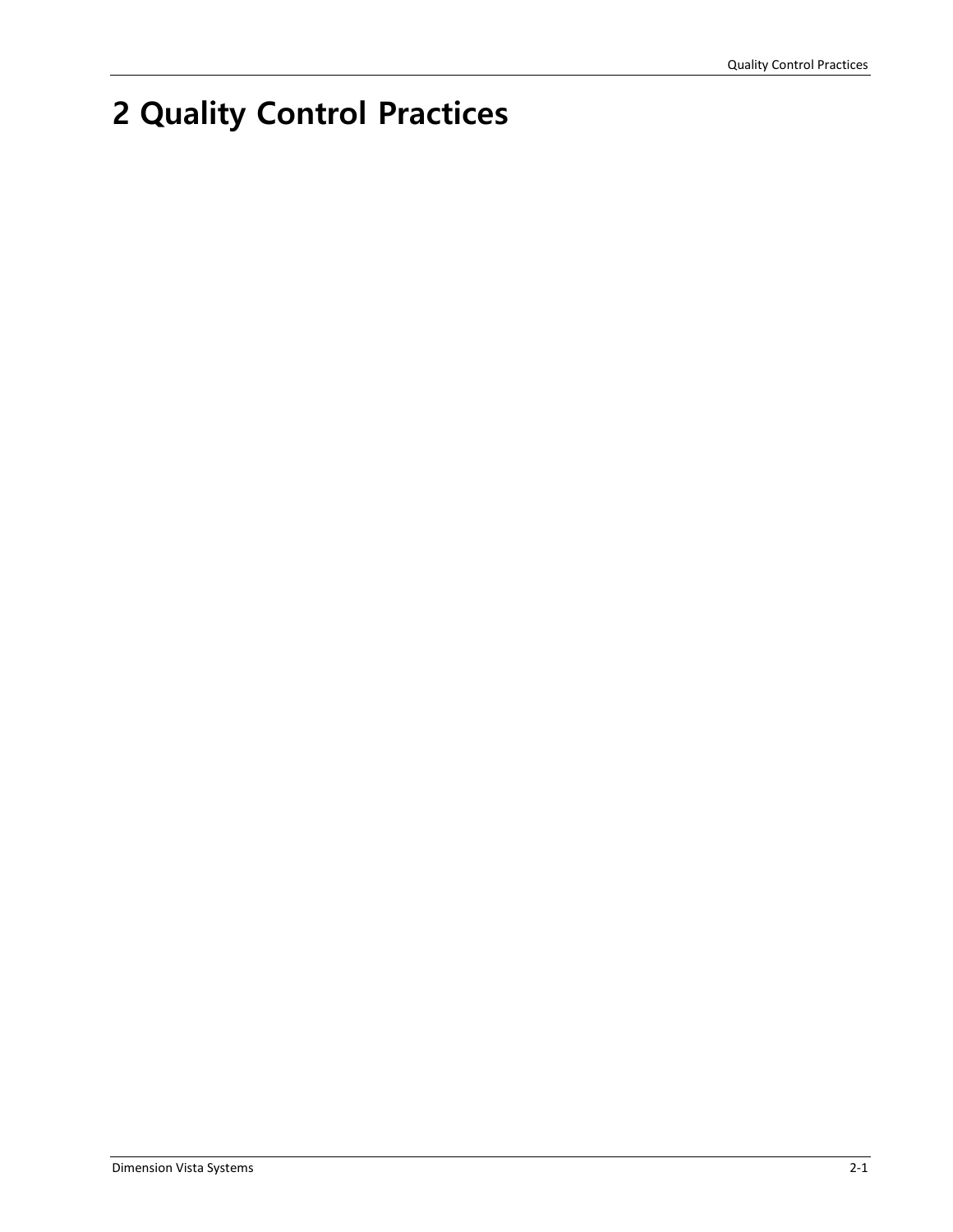# **Quality Control Practices**

# **Objectives**

After completing this exercise, you will be able to:

- Identify common misconceptions of quality control practice in clinical chemistry.
- Describe the intended purpose of quality control.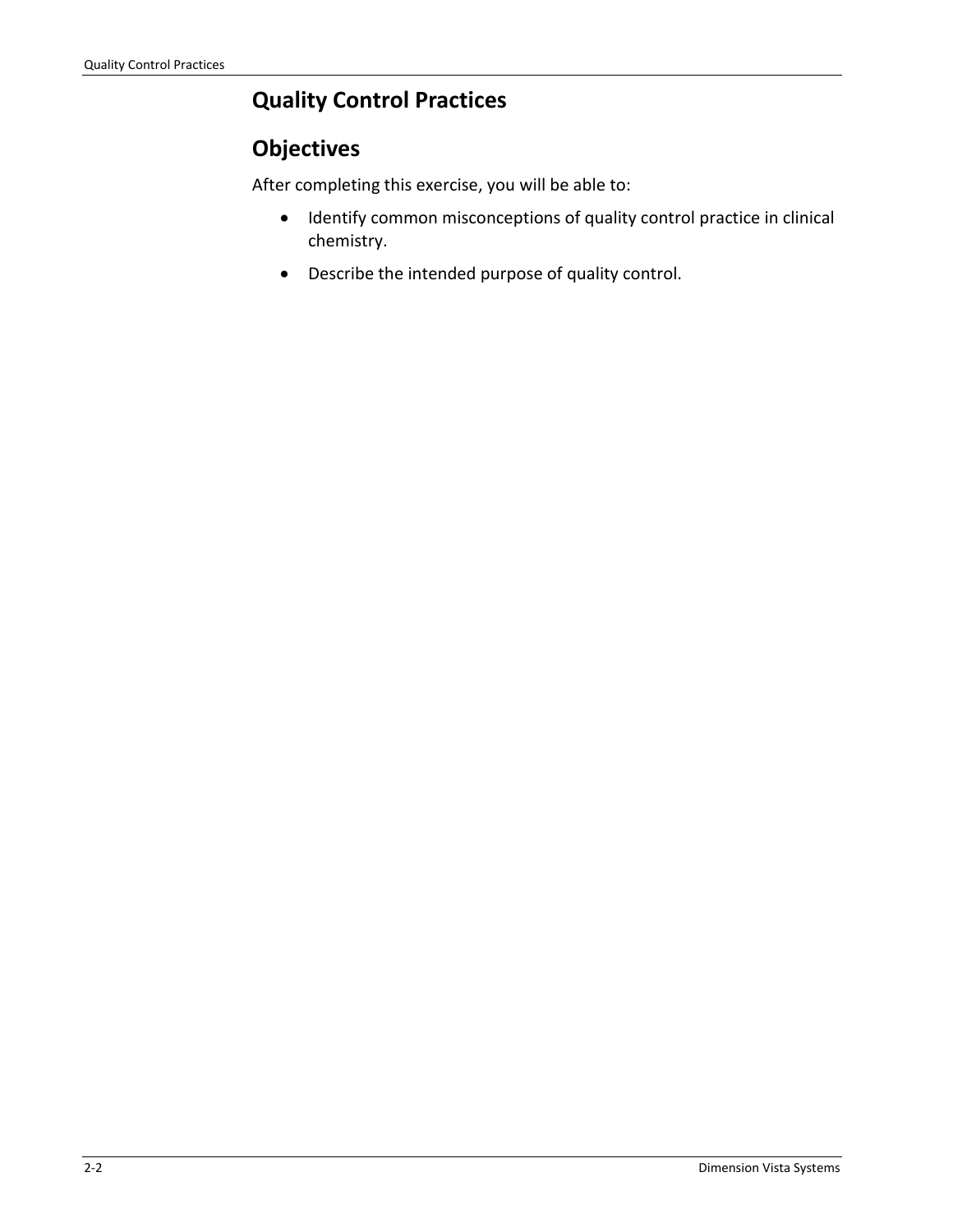# **Is that a misconception … or is it reality?**

| <b>QC Concept</b>                                                          | <b>Misconception?</b> | <b>Reality?</b> |
|----------------------------------------------------------------------------|-----------------------|-----------------|
| The intended use of QC materials is to verify accuracy.                    |                       |                 |
|                                                                            |                       |                 |
|                                                                            |                       |                 |
|                                                                            |                       |                 |
| Running more controls improves method performance.                         |                       |                 |
|                                                                            |                       |                 |
|                                                                            |                       |                 |
|                                                                            |                       |                 |
| If QC is out of range recalibration is a good way to solve the<br>problem. |                       |                 |
|                                                                            |                       |                 |
|                                                                            |                       |                 |
|                                                                            |                       |                 |
| QC samples react the same as patient samples.                              |                       |                 |
|                                                                            |                       |                 |
|                                                                            |                       |                 |
|                                                                            |                       |                 |
| Using 2 SD limits is the best practice.                                    |                       |                 |
|                                                                            |                       |                 |
|                                                                            |                       |                 |
|                                                                            |                       |                 |
|                                                                            |                       |                 |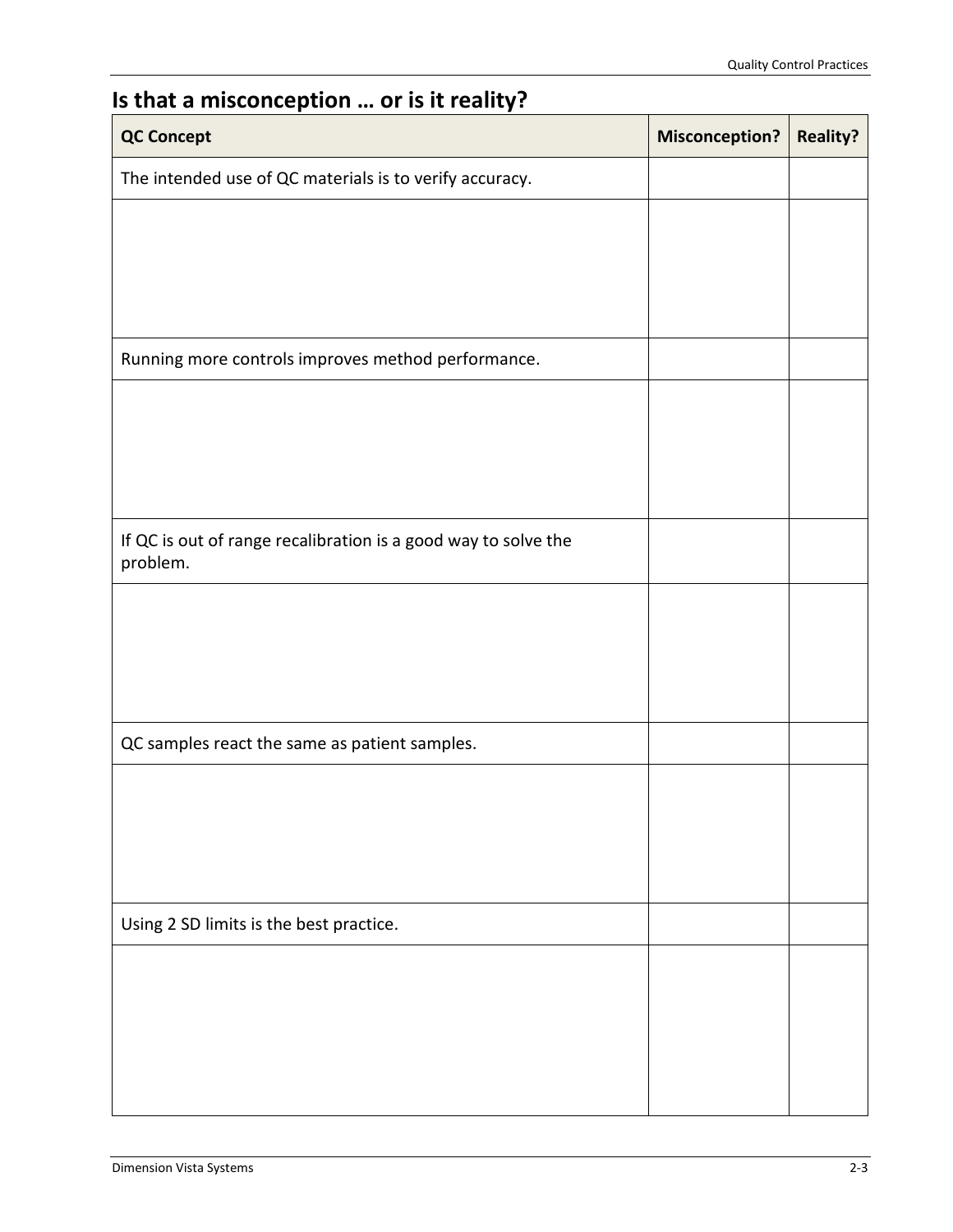| <b>QC Concept</b>                                                                                | Misconception? | Reality? |
|--------------------------------------------------------------------------------------------------|----------------|----------|
| Peer group data verifies accuracy of results.                                                    |                |          |
|                                                                                                  |                |          |
|                                                                                                  |                |          |
|                                                                                                  |                |          |
| Package insert or peer group values should be used for target mean<br>and SD to assure accuracy. |                |          |
|                                                                                                  |                |          |
|                                                                                                  |                |          |
|                                                                                                  |                |          |
| It is not acceptable to be biased high or low within my peer group's<br>range.                   |                |          |
|                                                                                                  |                |          |
|                                                                                                  |                |          |
|                                                                                                  |                |          |
| Tightening QC target ranges improves method performance.                                         |                |          |
|                                                                                                  |                |          |
|                                                                                                  |                |          |
|                                                                                                  |                |          |
| Target mean and SD should never be changed.                                                      |                |          |
|                                                                                                  |                |          |
|                                                                                                  |                |          |
|                                                                                                  |                |          |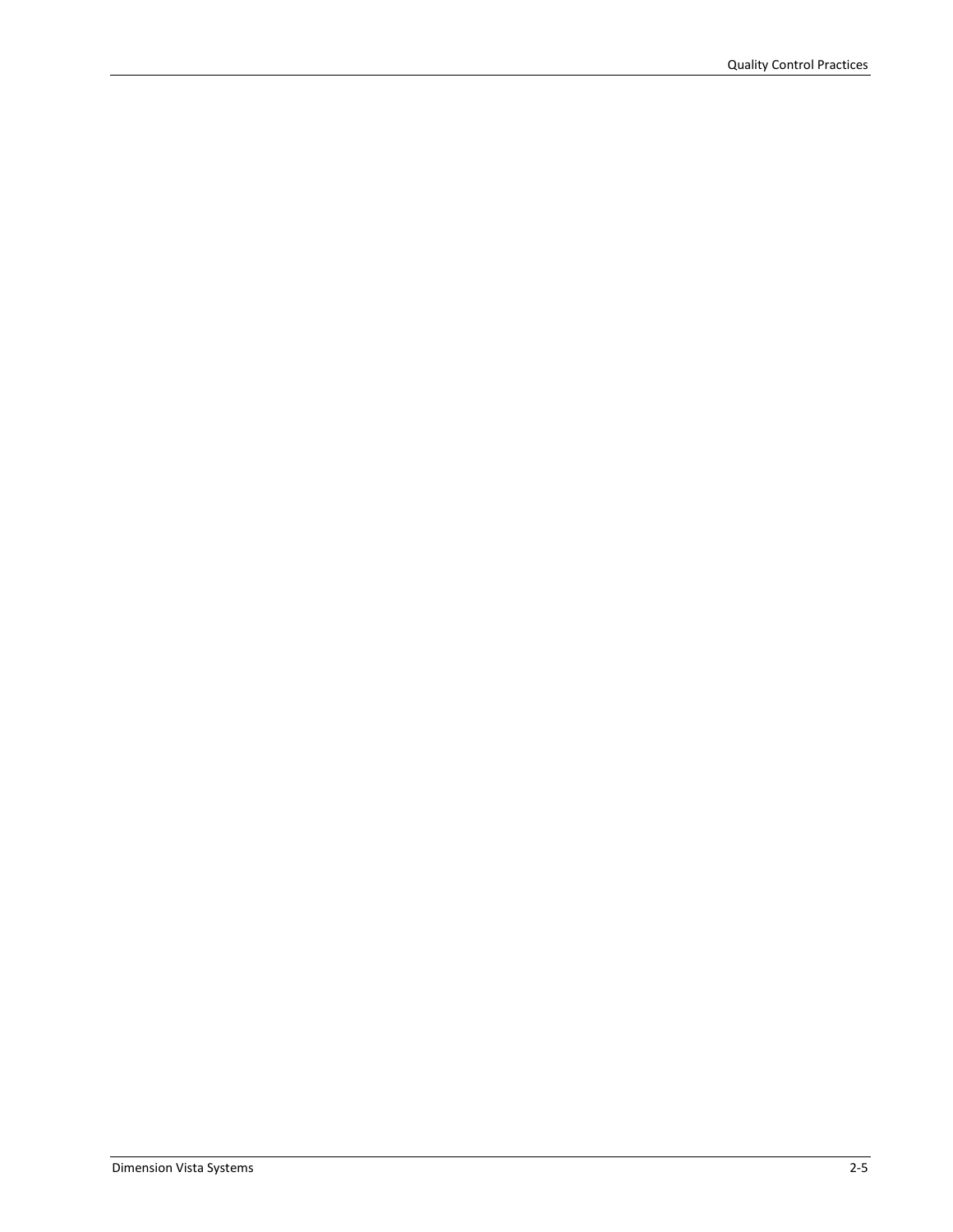# **3 Case Study One**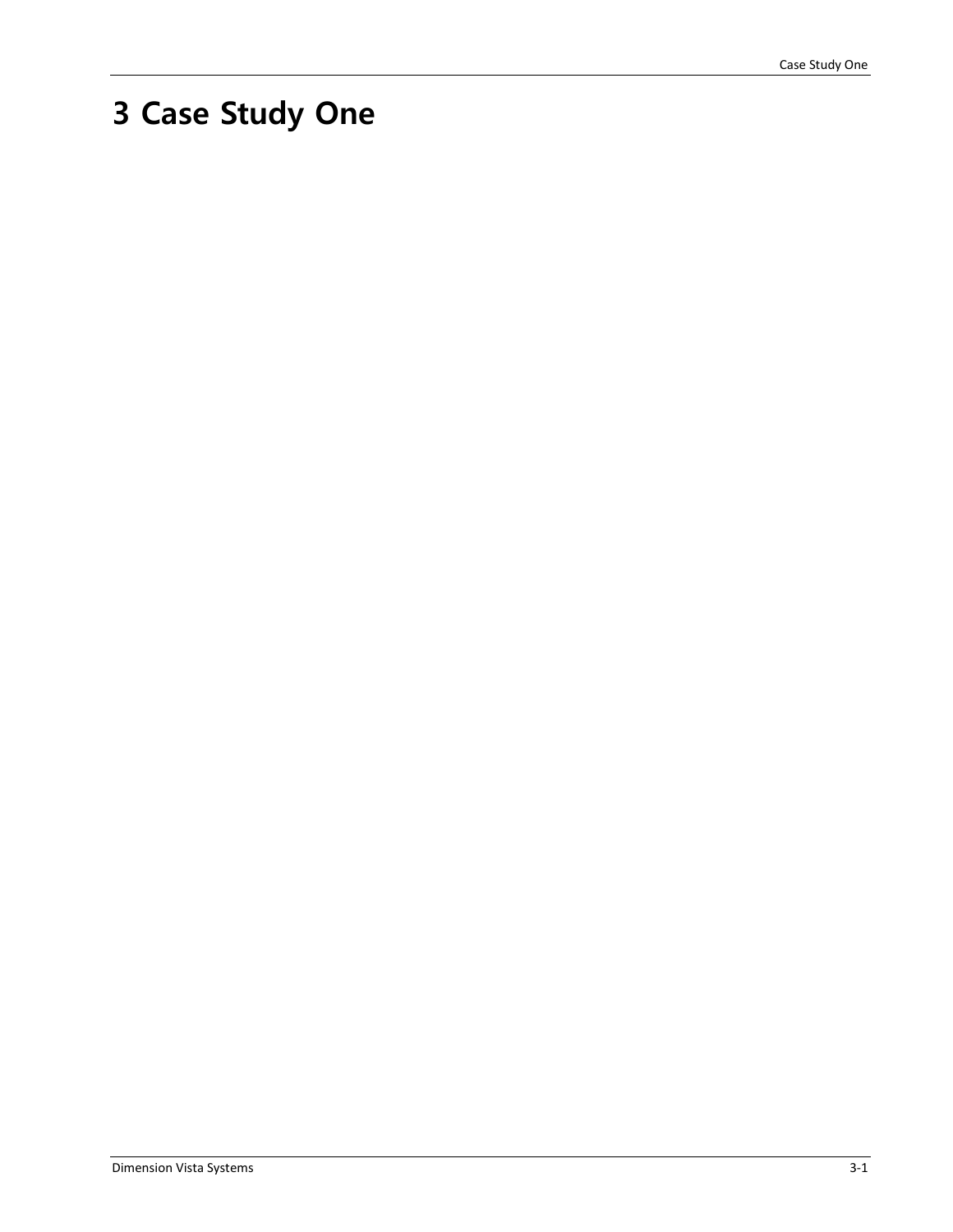# **Case Study One**

#### **Objectives**

After completing this exercise, you will be able to:

- Identify the reasons a QC product would cause an out of range QC result
- Describe where to locate QC product stability information
- Configure quality control stability in the Vista software
- Discuss how to correctly load quality control products into the Vista
- Determine if the instrument or QC product is the cause of an out of range QC result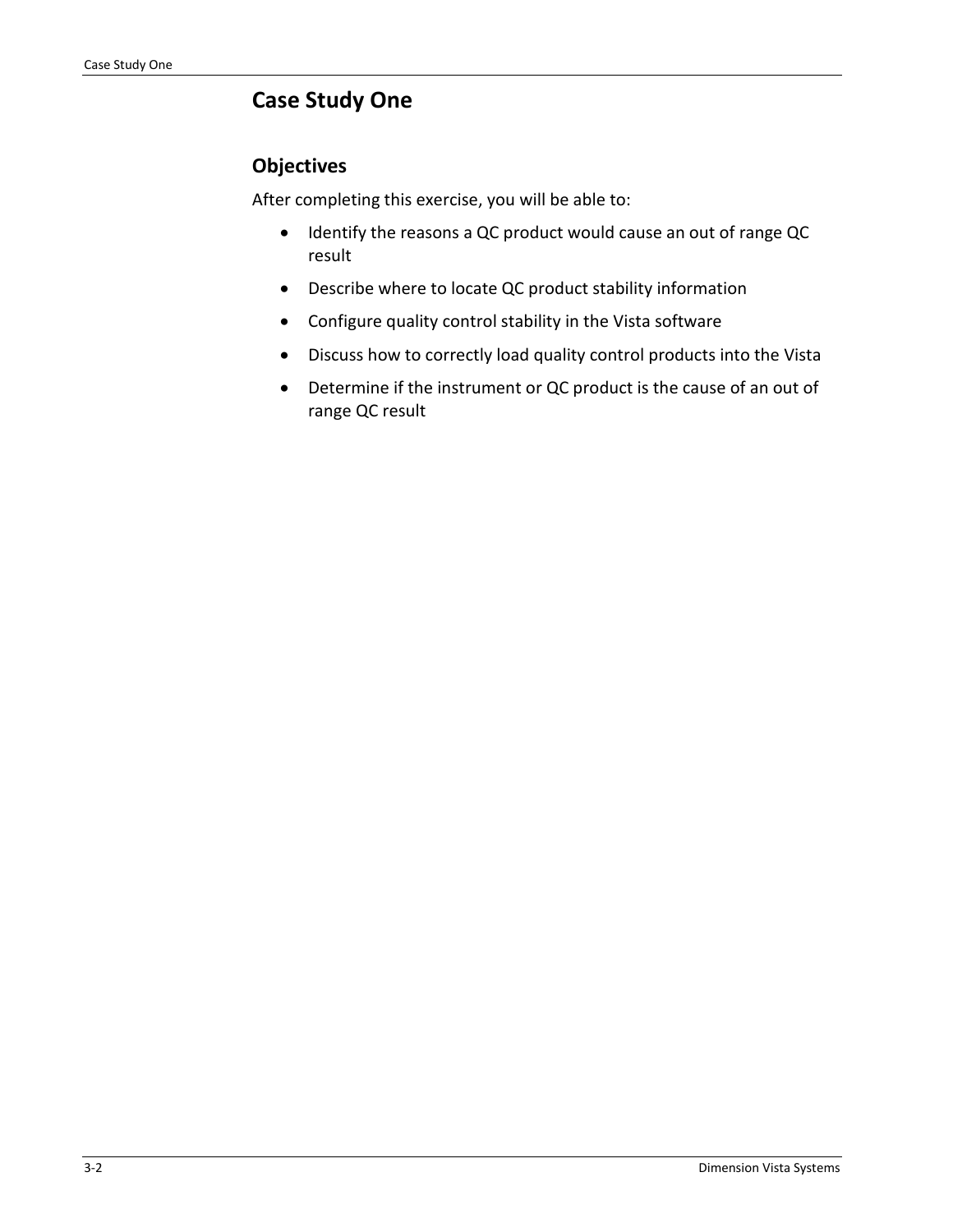#### **Case Study One**

#### **Scenario:**

CTNI Level 2 QC shifted out of target range

There is a red alert for CTNI QC out of range on instrument #1. You click on the alert and note that Level 2 has shifted out of range while Level 1 is well within range.

|             |               | 0.000 DN D    |
|-------------|---------------|---------------|
| Date/Time   | Concentration | Reagent Lot # |
| 12-10 09:56 | $0.678$ ng/mL | 14251BC       |
| 12-10 08:13 | $0.677$ ng/mL | 14251BC       |
| 12-09 08:55 | $0.665$ ng/mL | 14251BC       |
| 12-09 08:12 | $0.668$ ng/mL | 14251BC       |
| 12-08 07:46 | $0.694$ ng/mL | 14251BC       |
| 12-07 08:31 | $0.705$ ng/mL | 14251BC       |
| 12-06 09:30 | $0.711$ ng/mL | 14251BC       |
| 12-05 09:30 | $0.712$ ng/mL | 14251BC       |
| 12-04 08:42 | $0.723$ ng/mL | 14251BC       |
|             |               |               |

Level 2 QC target range: 0.680 – 0.960 ng/mL

- You check instrument #2 and note CTNI QC Level 1 and Level 2 are both within target range. No problems on instrument #2.
- You check the reagent lot numbers used and take note they are all the same.
- A new bottle of level 2 QC was loaded on instrument #1 and the control was repeated. This didn't solve the problem.
- You decide to unload the QC vial from instrument #1 and run it in a cup on instrument #2. The QC recovers 0.665.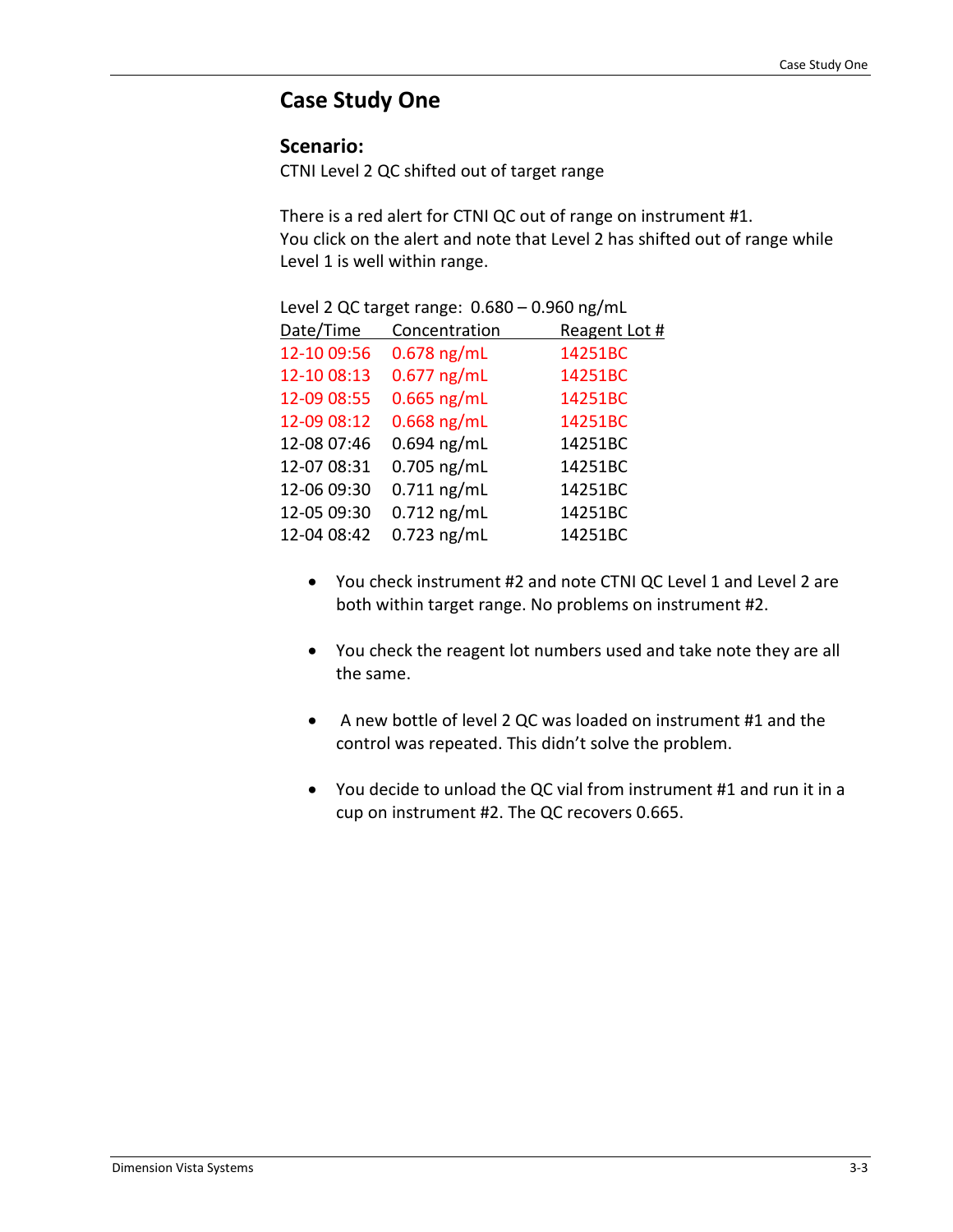**What are the possible reasons for the out of control QC results?** 

**What is the resolution?**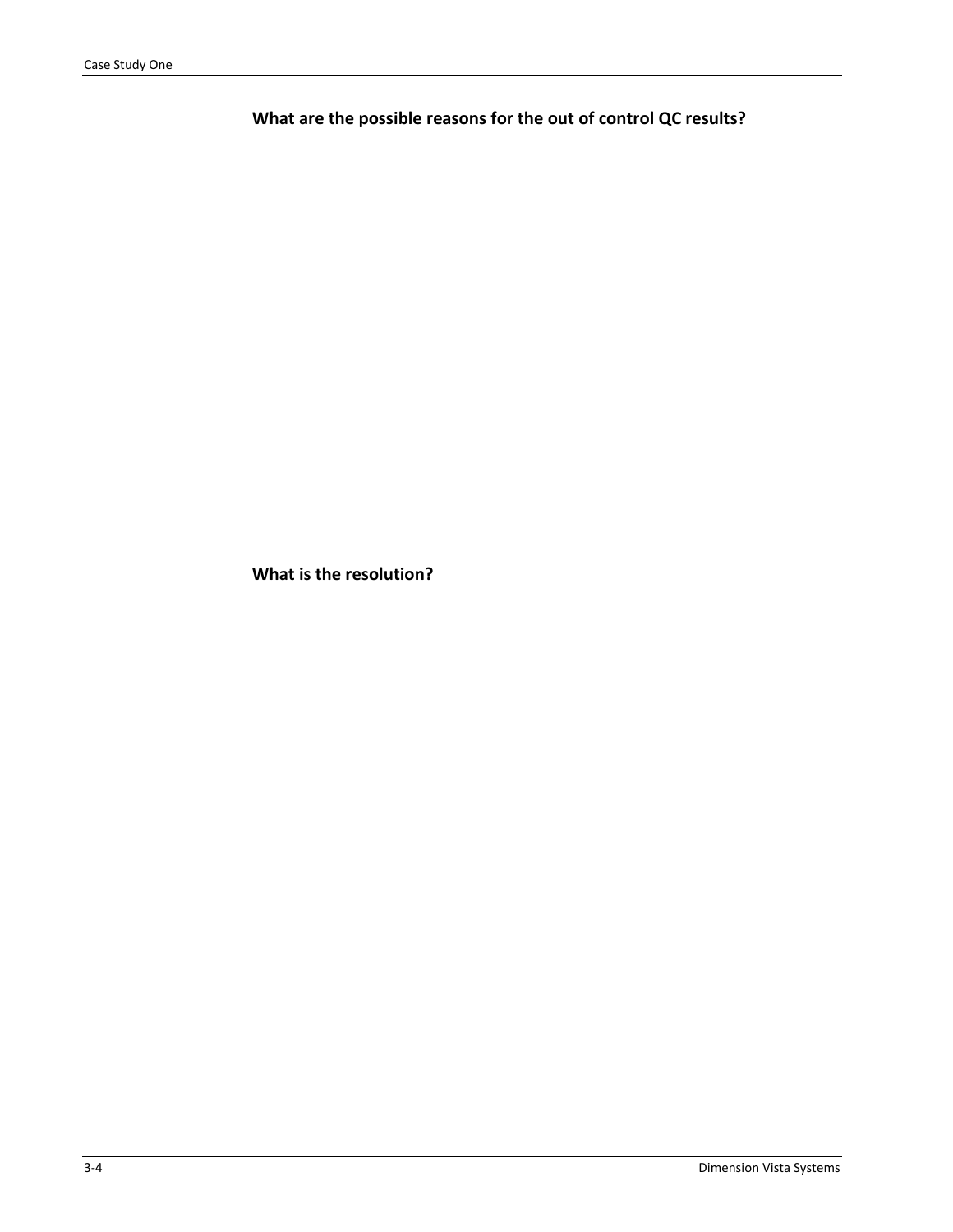# **Is the out of range QC result due to the analyzer or the QC product?**

- 1. Remove the vial in use and inspect it.
- 2. If there is enough fluid in the vial, place the contents of the vial in a cup and process on another Vista as a patient sample.
- 3. If the results are clinically similar the issue is most likely the control product in the vial. Process QC using fresh product.
- 4. If the results differ, then the issue is most likely a system problem.

# **Possible causes for the QC product as the source of the out of range result?**

- Wrong QC product is in the vial.
- The vial was overfilled and the QC product has dried onto the cap.
- The vial was under filled and has run dry.
- The QC product was not handled according to manufacturer's instruction.
- The QC product was not loaded immediately after preparation was complete.
- The QC product was not configured properly in the Vista software.
- QC product was not handled per manufacturer's IFU recommendations for:
	- o Storage
	- o Stability
	- o Preparation for use

### **Loading QC Vials**

- Siemens and other QC manufacturers supply QC vials with preprinted barcode labels that are filled and ready to be loaded on the system.
- For QC products without barcode labels, the operator must use the empty vials supplied by Siemens after applying a barcode label. Vials must be filled with the volume configured in the QC Product setup procedure.
- The default volume on the QC product setup screen is 2000 μL. Do not exceed 2500 μL of QC material in the vial.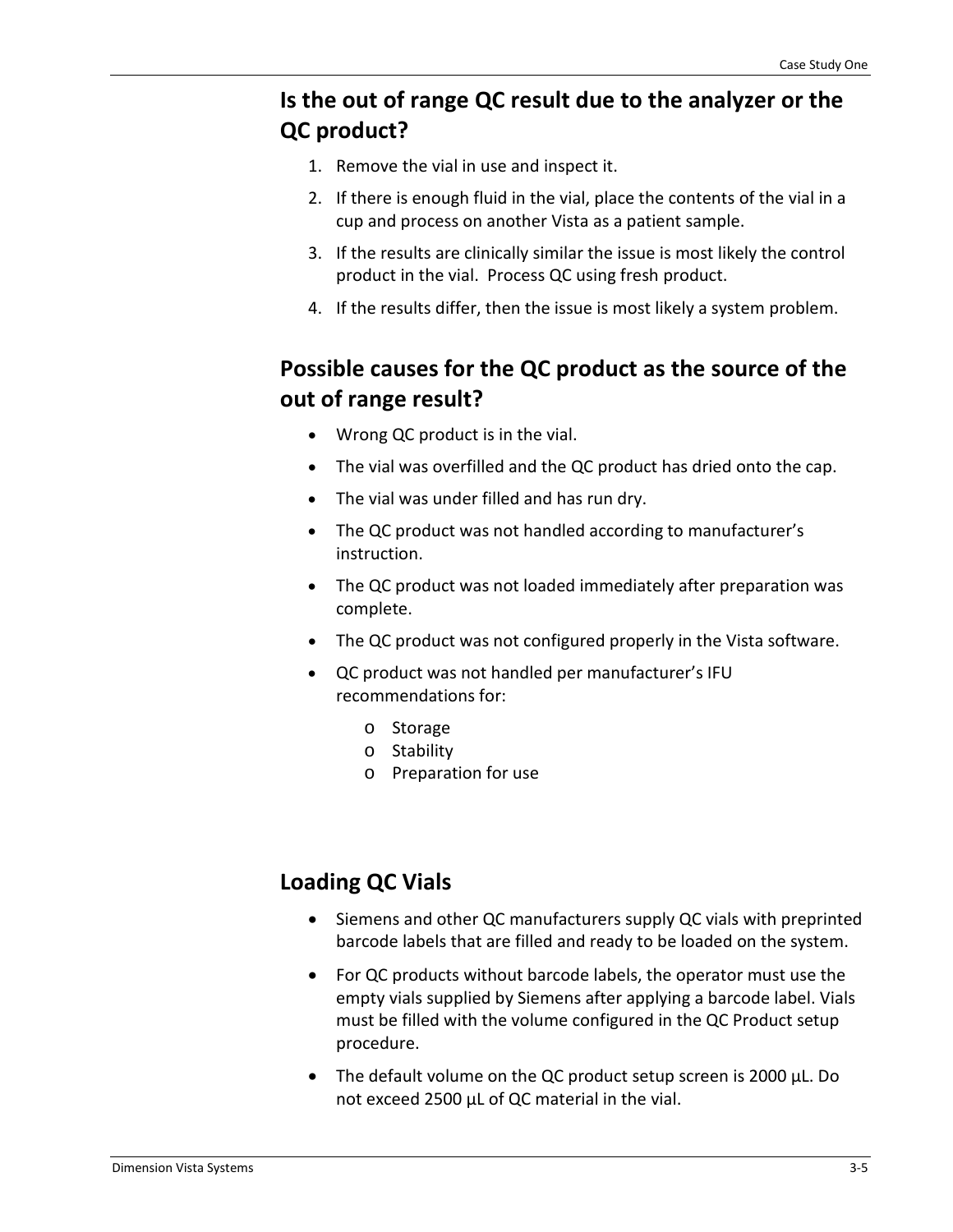• On the QC vial inventory screen, the dead volume (200 μL) is accounted for in displaying the volume available for processing.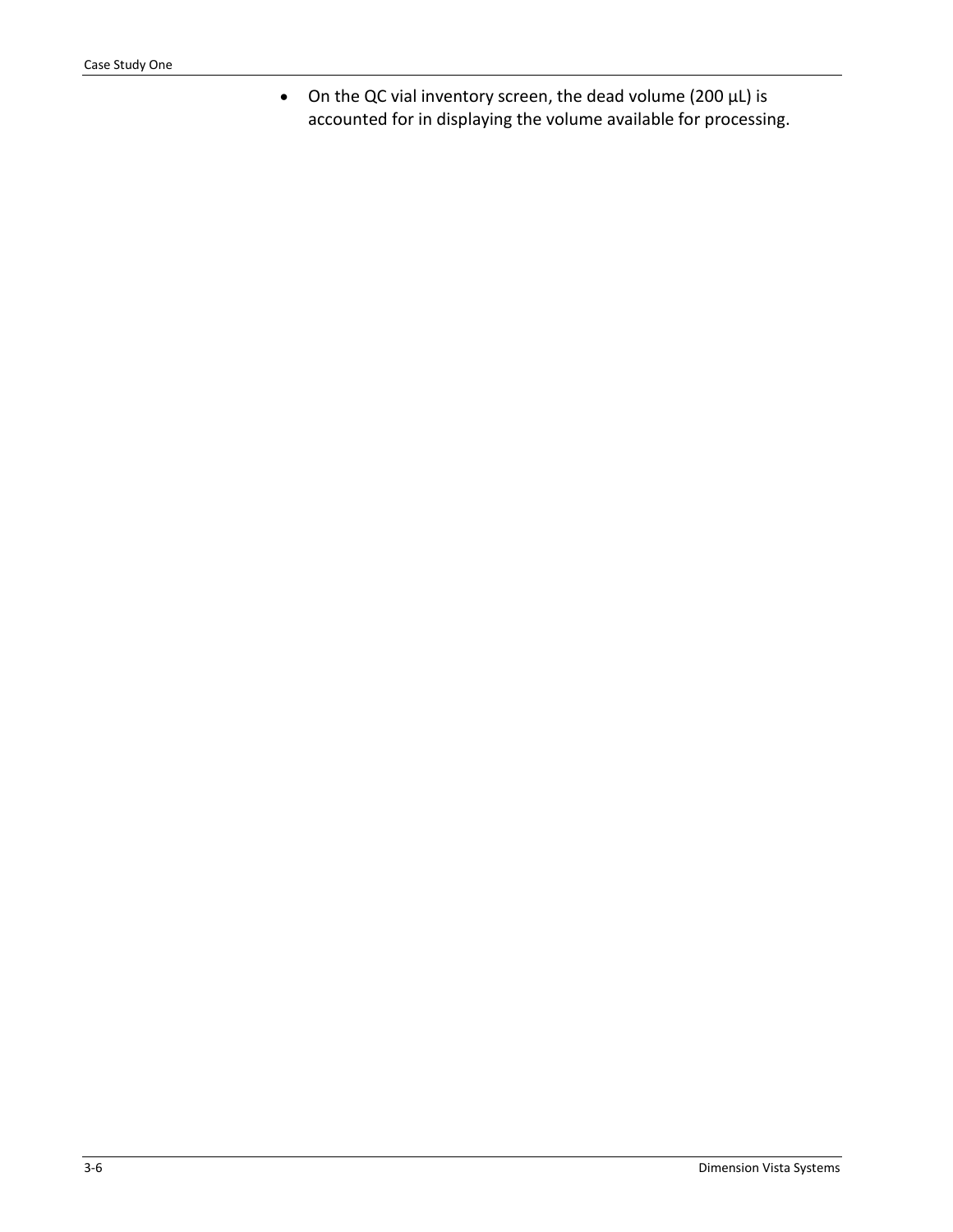# **4 Case Study Two**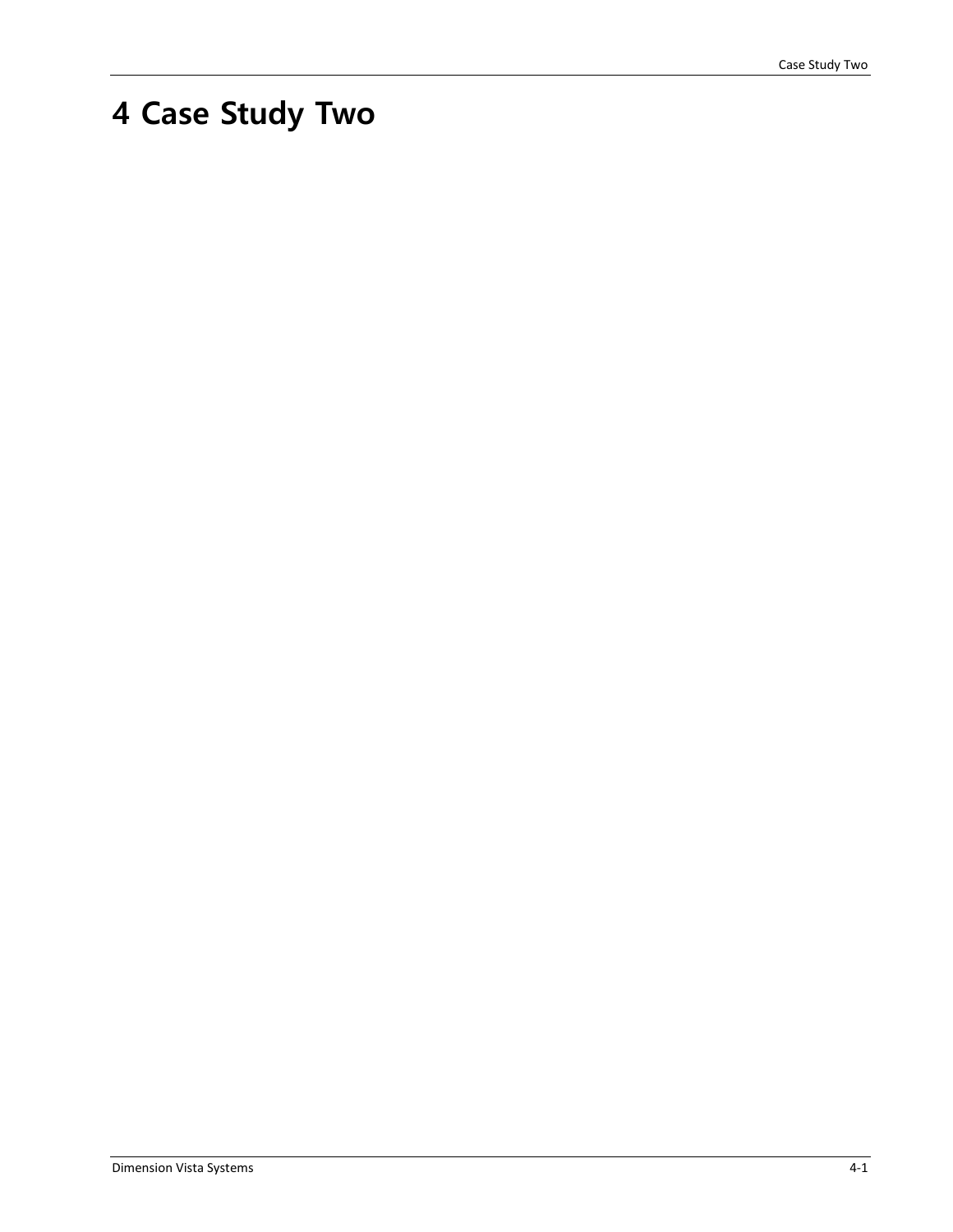# **Case Study Two**

# **Objectives**

After completing this exercise, you will be able to:

- Identify when to process urine QC for electrolytes.
- Identify when an IMT Advanced Clean should be performed.
- Discuss the impact of urine QC on the V-LYTE Multisensor.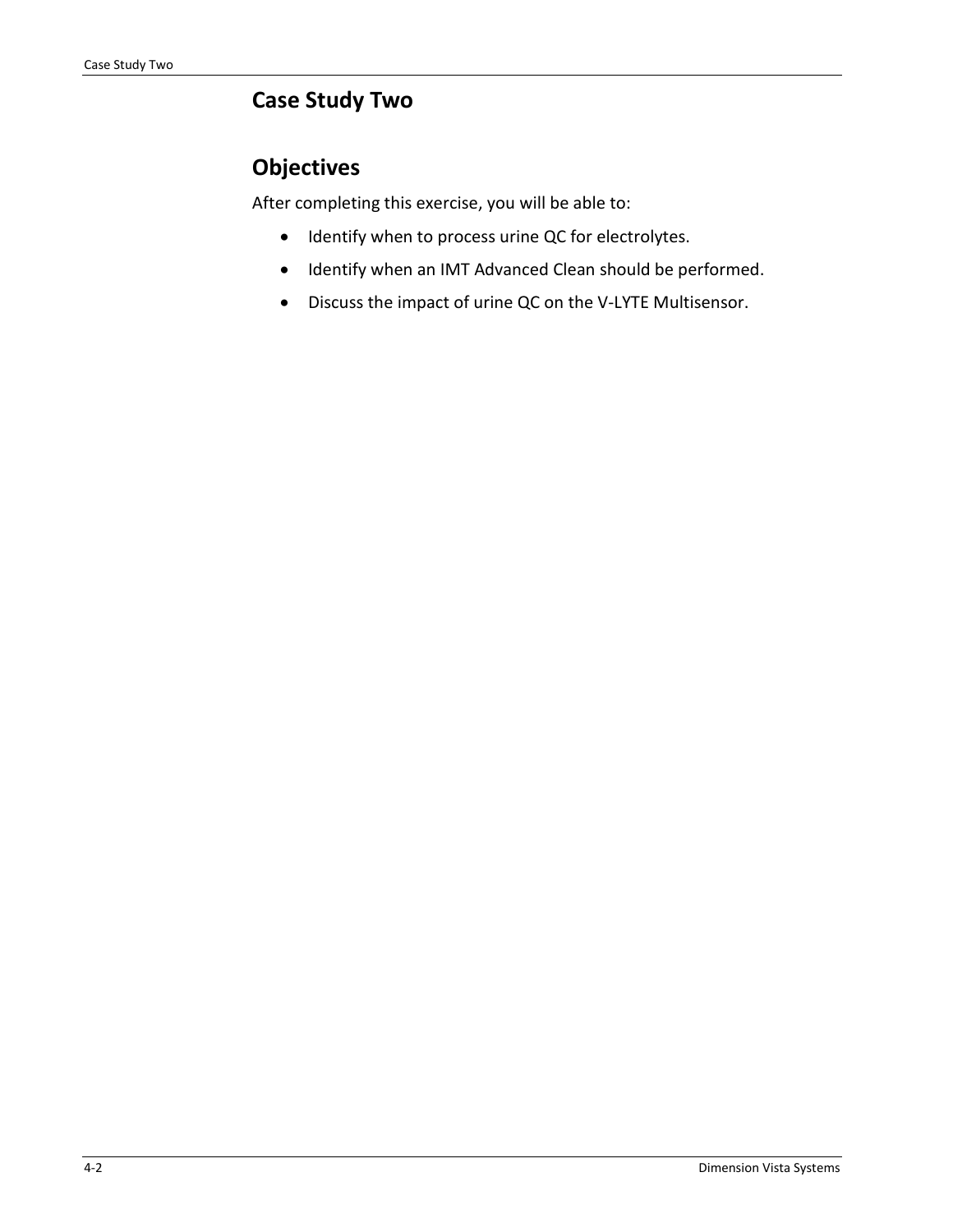#### **Case Study Two**

#### **Scenario**

As you return from break you are told by a co-worker that both Level 1 and Level 2 of the Urine Electrolyte controls are out of range and are high.

This has been an ongoing issue in your lab. The chemistry tech has run controls a total of 10 times today in an attempt to obtain results within range.

V-LYTE Multisensor lot 4KD072 is currently in use but the same issue has occurred with other lot numbers.

Only four patient serum samples had been processed on the Multisensor prior to processing QC.

You are aware that earlier this week the IMT Probe was aligned by a tech on the night shift.

| Today's Urine NA QC results       |                                  |
|-----------------------------------|----------------------------------|
| Level 1 QC = 95 98 98 mmol/L      | QC target range = $76-88$ mmol/L |
| Level 3 QC = 186 187 190 mmol/L   | QC target range = 151-171 mmol/L |
| Peer data:                        |                                  |
| Level 1 mean (sd) = $81.3$ (1.4)  | 3SD range (77-86) mmol/L         |
| Level 2 mean (sd) = $165.5$ (3.3) | 3SD range (155-175) mmol/L       |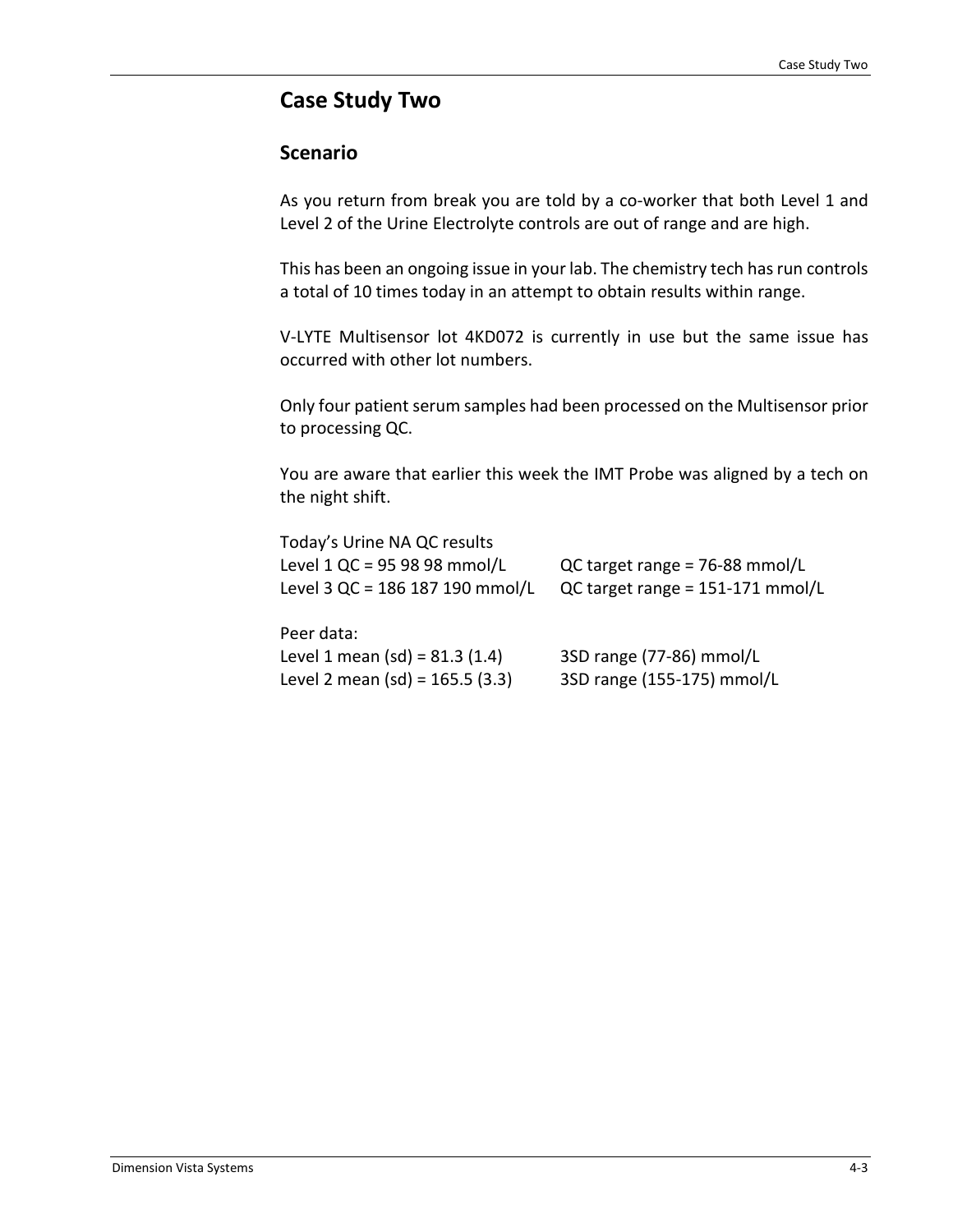**What are the possible reasons for the out of control QC results?** 

**What is the resolution?**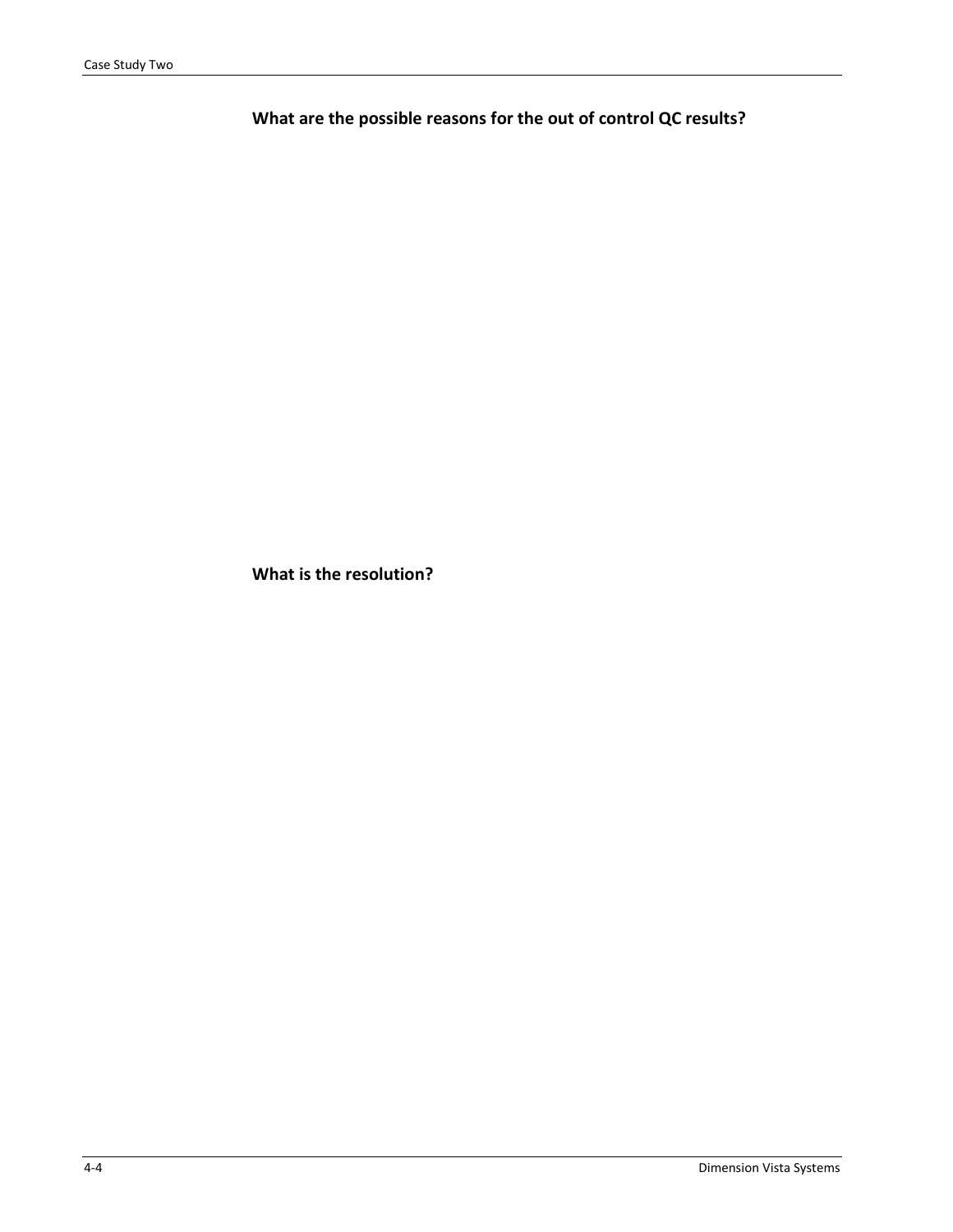# **Recommendations to optimize urine NA QC performance**

• Avoid running urine QC when the system is in an under-conditioned state due to long periods of standby or immediately after Routine Clean during Off-Peak Activities.

• Configure urine QC to process after the system has been protein conditioned by a large volume of serum/plasma samples.

• Perform advanced clean when prompted. Refer to the Maintenance section of the Operator's Guide (10807656 Rev.A 2017-3 page 7-27).

• If the laboratory receives a low volume of requests for urine LYTES, consider a separate urine LYTES QC panel configured to run "As Needed" when a request for urine LYTES is received.

• The typical SD for urine sodium QC performance is not the same as serum QC performance. Ensure urine NA QC ranges are consistent with QC peer data and not similar to serum QC ranges to avoid a high frequency of false rejections of good urine QC runs.

• Avoid processing multiple runs of Urine QC material. The preservatives and stabilizers contained in urine QC are unfavorable to the long term stability of the IMT sensor.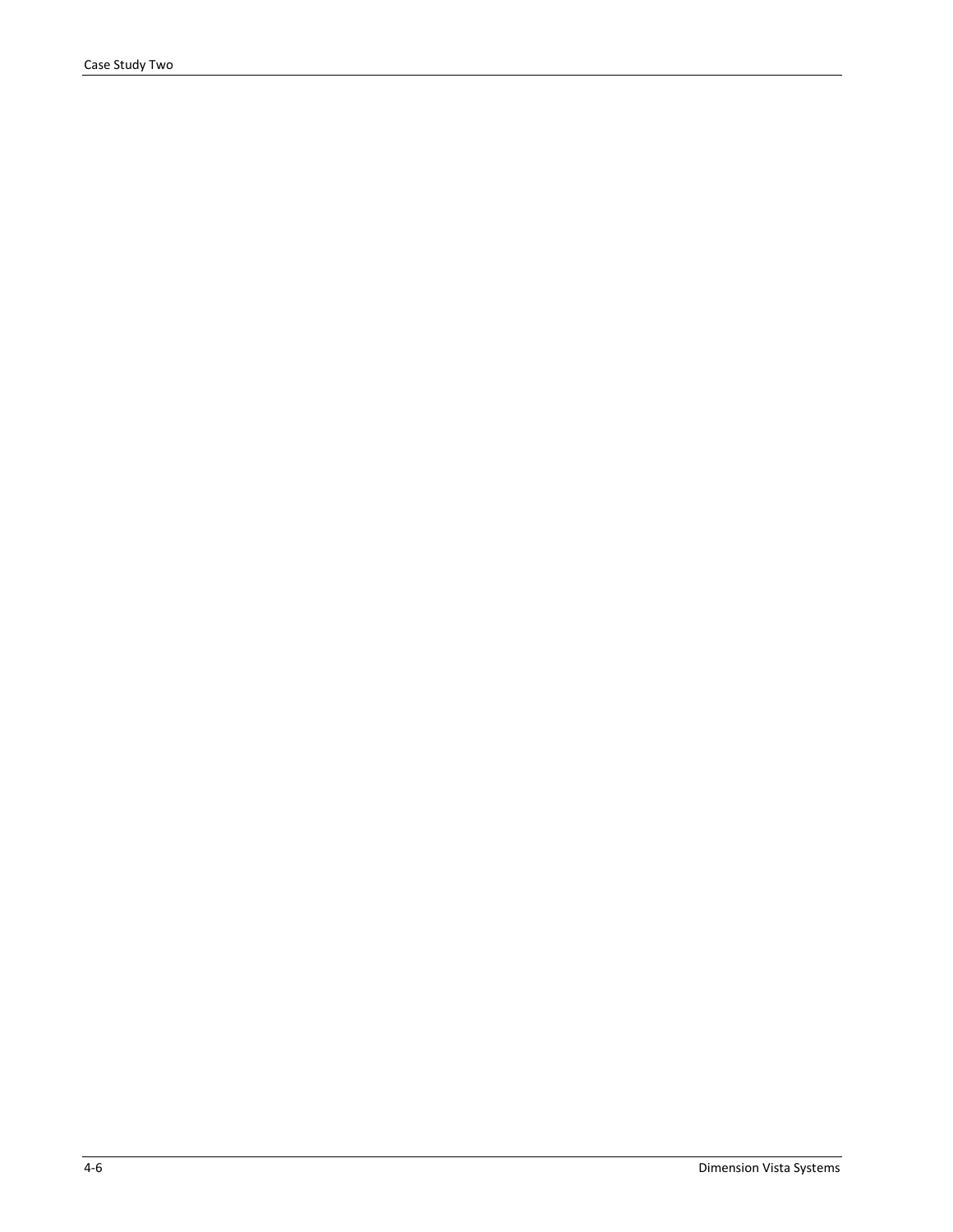# **5 Quality Control & Calibration Configuration**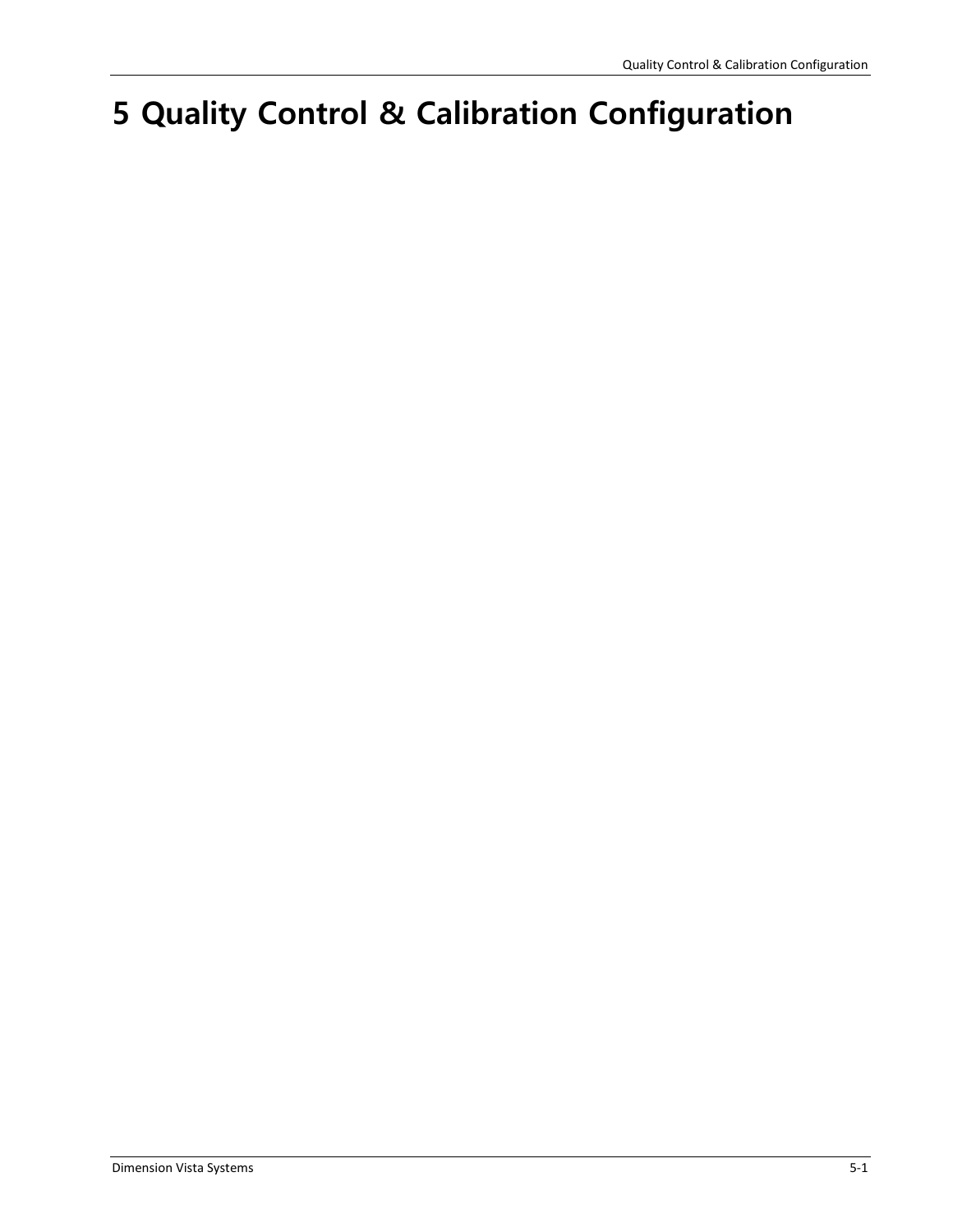# **Quality Control Configuration**

# **Objectives**

After completing this exercise, you will be able to:

- Configure QC auto schedule shift times.
- Configure QC products.
- Define and edit QC ranges.
- Configure QC panels.
- Configure panel schedule.
- Describe calibration triggers.
- Describe calibration acceptance parameters.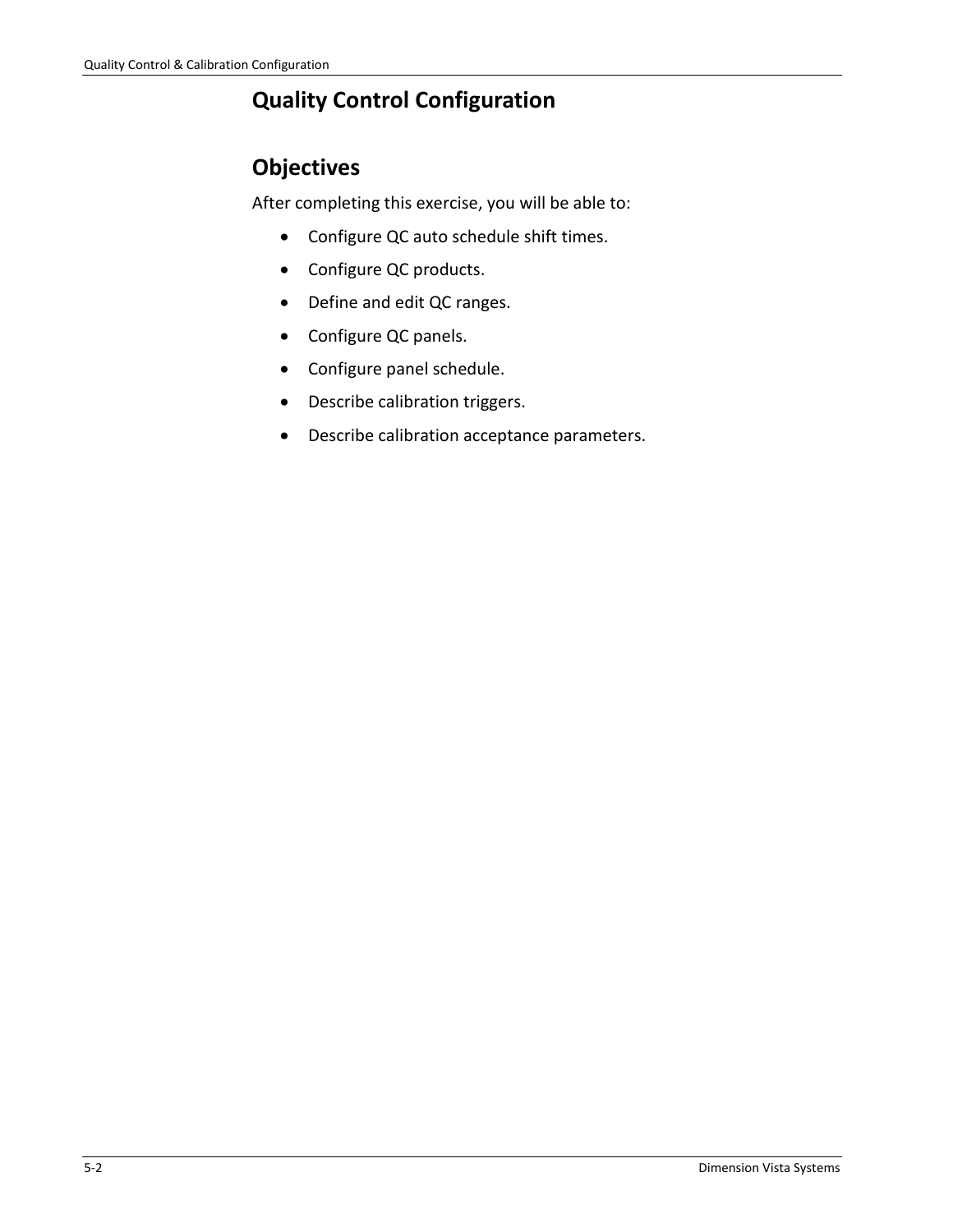#### **Use the following to Configure QC Shift Times**

- 1. Navigate to **Advanced > Configuration > QC Configuration**
- 2. Select **Modify QC** from the Action menu.
- 3. Check the boxes next to **Shift 1** and **Shift 2**. For each selected shift box enter a time of day that QC processing should begin. Example: 08:00:00, 16:00:00.
- 4. Enter a number in the Interval between times when QC is required field. If QC is not run for the method during the interval specified (24 hours is recommended) the system will run QC automatically.
- 5. For QC Alerts to appear you must check the box next to "Display alert on QC Out of Range".
- 6. Select **Save Changes.**

### **Use the following to Configure QC Product**

- 1. Navigate to **Advanced > QC > QC Product Setup** screen.
- 2. View **Product Details** from Actions menu on the left task bar
	- o The top half of the screen lists all the products.
	- o The individual lot details and method ranges of the selected product are displayed in the bottom pane. This provides an overview of the QC products set up for use.
- 3. Navigate to **Edit Product**
	- o **Manufacturer:**
	- o **Product Name:**
	- o **Fluid Type:**
	- o **Lot Type:**
	- o **On Board Stability: X Days**
	- o **Open Vial Stability: X Days, refer to QC Product IFU**
	- o Fill Volume (ul): 2000ul (default 2000ul)
	- o Type: **Unassayed, Assayed**
	- o Number of levels, Lot Number
	- o Expiration, Sample ID
	- o Catalog number, Methods (for instance: NA K CL BUN CRE2 GLU CA C02)
- 4. Select: **Save Changes**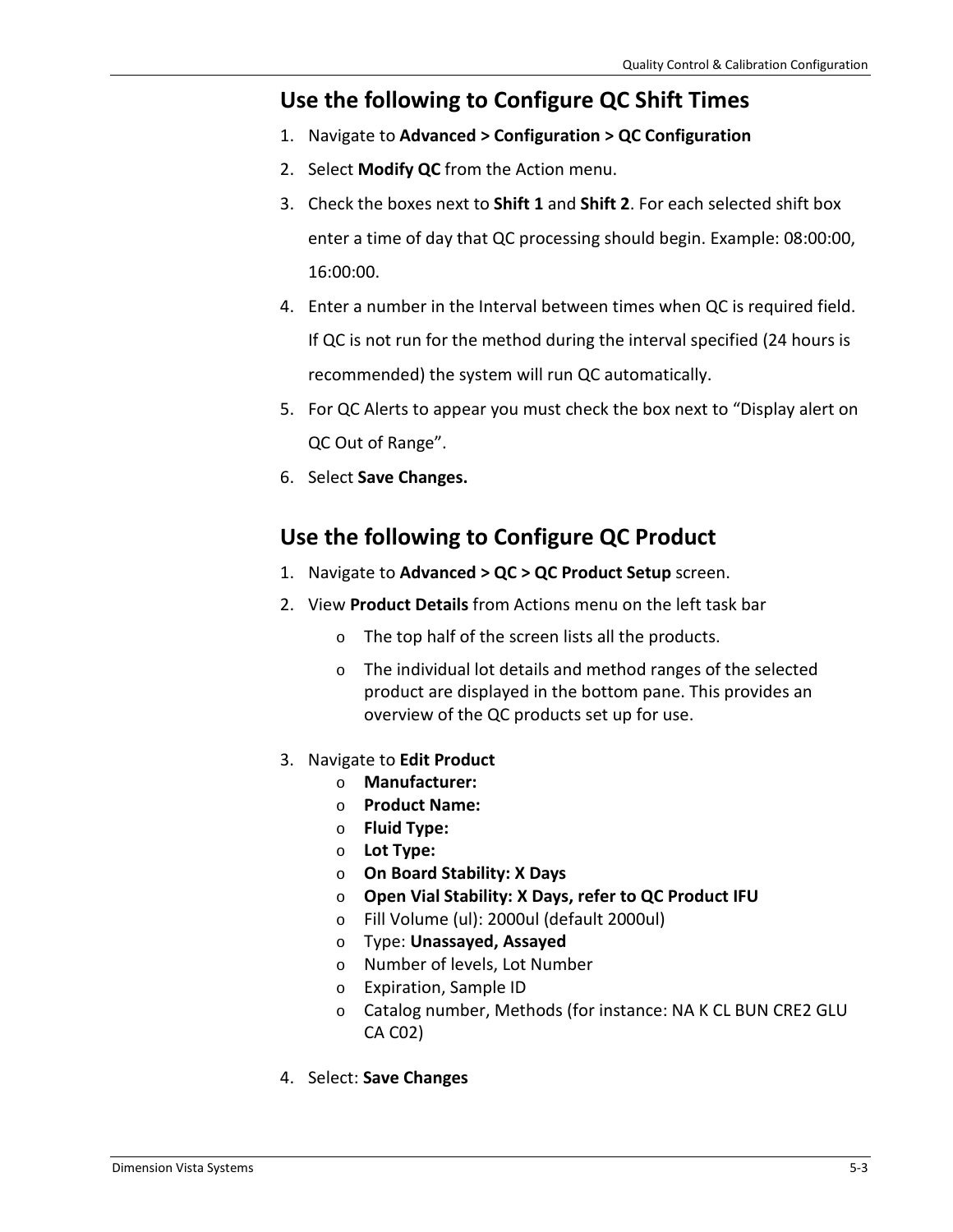# **QC Panel Set-up**

QC panels are sets of tests that are ordered together from a common control product.

A QC panel contains a unique panel name, a list of methods and, optionally, a schedule to run QC automatically.

When a control product is first created a default QC panel is created that contains all the methods in the product.

Any method can be in more than 1 panel.

# **Use the following to Configure QC Panel**

- 1. Navigate to **Advanced> QC> QC Product Set-up**
- 2. In View menu select **Panels**
- 3. In the bottom half of the screen under Actions select **Create New Panel.**
- 4. Enter panel name and select tests.
- 5. Select **Save Changes**.

### **QC Panel Schedule**

Schedule from the following options:

- **Number of Samples:** QC is processed automatically after the specified number of samples has been processed.
- **Time of Day (Daily)**: QC is processed based on the time/shift specified on the QC Configuration screen.
- **Time of Day/Weekend Off**: Time of day/Weekend Off only runs Monday-Friday, no weekends.
- **Not Auto Scheduled**: No automatic QC processing. "QC Needs to run" alert is displayed.
- **As Needed**: QC is processed only when a patient test is ordered for which QC has not been processed in the time entered in the **Interval between times when QC is required** field on the QC Configuration screen.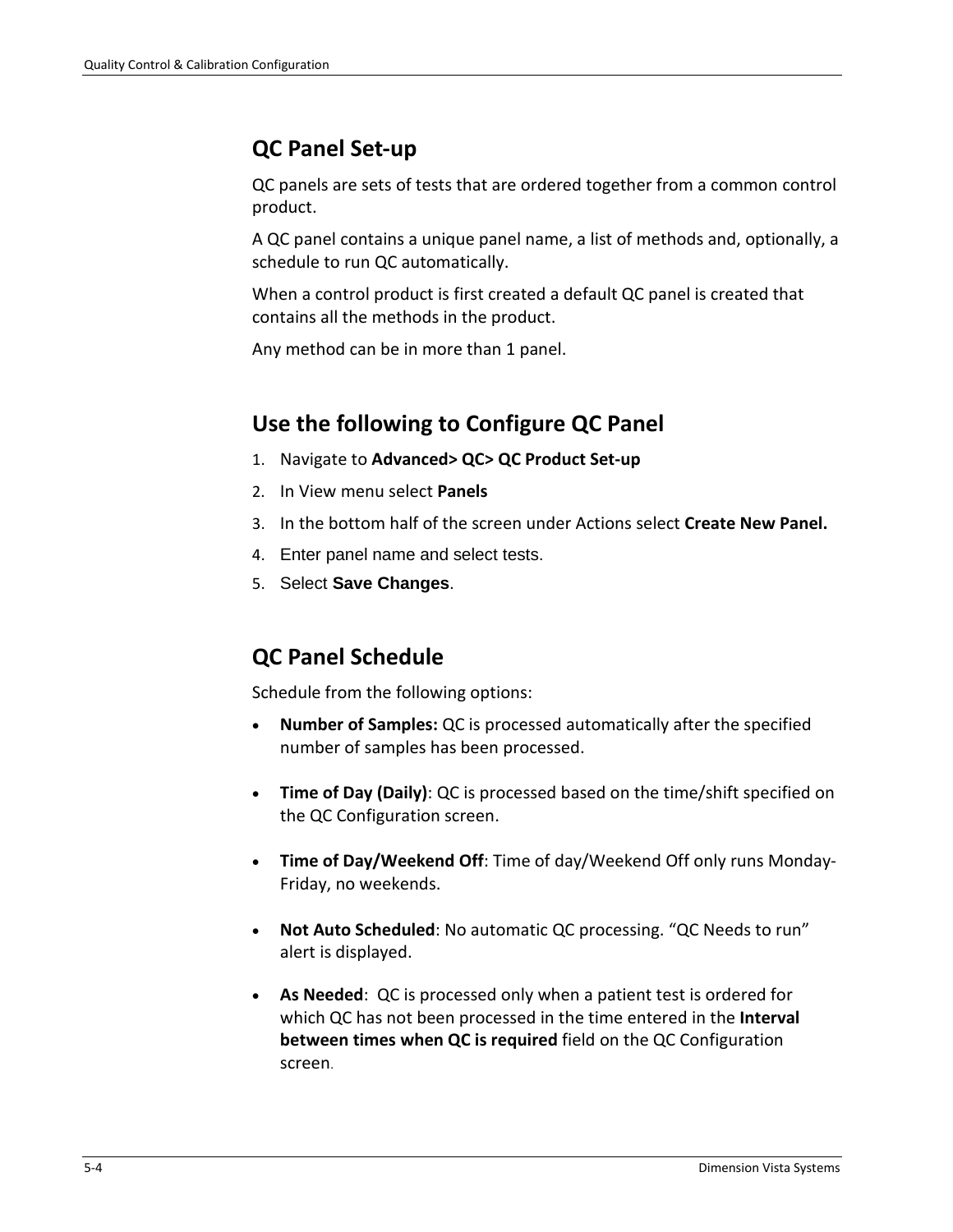### **Use the following to Configure Panel Schedule**

- 1. Navigate to **Advanced > QC> QC Panel and Results > Panel Schedule**
- 2. **Highlight Control Panel to be scheduled**
- 3. Select **Edit Schedule** in the Action menu.
- 4. Select **Time of day:** to display shift times and levels to be run.
- 5. To specify that the control product will be used with calibration select the check box **Use with Calibration**.
- 6. If the QC Source is Vials, **Use with Calibration** is checked by default in the software.
- 7. Select **Save Changes**

# **Use the following to Edit QC Ranges**

To edit QC ranges, enter min/max values for the methods, highlight the product name in the top half of the screen. In the bottom half of the screen, select Edit Level from the Edit Ranges sidebar menu.

- 1. Select **Advanced > QC > QC Product Setup** from the menu.
- 2. Highlight the QC product you want to edit by clicking on it.
- 3. Select **Product Details** from the sidebar menu.
- 4. Select desired level (1,2,3) from the drop-down menu and **Select Edit**

#### **Level**.

| <b>CHEMTRAK QC</b> |             |               |
|--------------------|-------------|---------------|
| Method             | Level 1     | Level 2       |
| <b>BUN</b>         | 14-17       | 36-44         |
| СA                 | $7.2 - 8.2$ | $12.0 - 12.8$ |
| CHOL               | $200 - 220$ | 140 - 158     |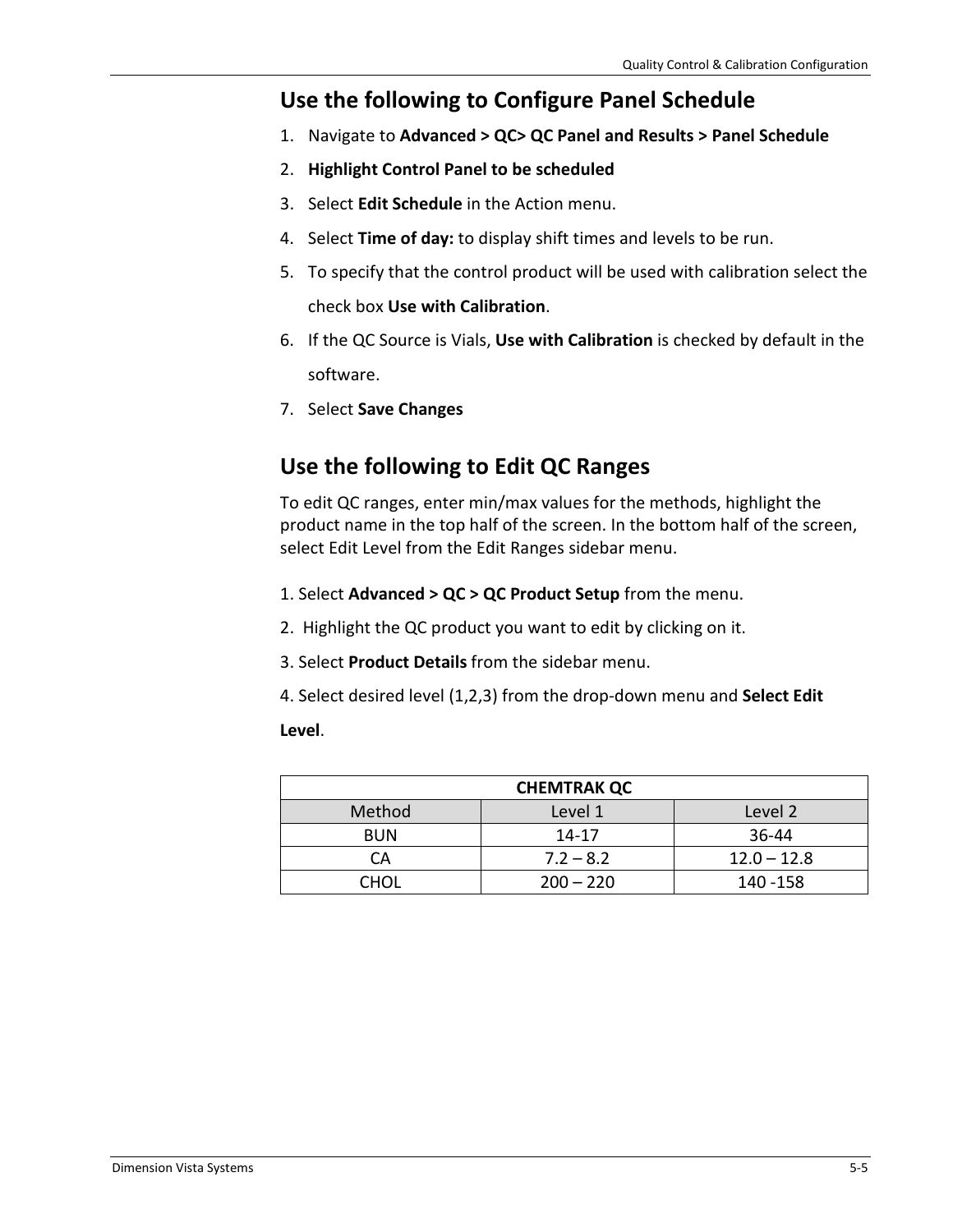# **Let's review how QC is configured to process with calibrations …**

# **Configure Calibration Triggers**

Triggers are used to initiate automatic calibration. Any or all of the following can be configured:

- o Expiration select the time frame within which calibration should take place
- o New Lot when a new lot of reagent is loaded onto the Vista
- o IFU Changed Calibrator IFU bottle values are modified

To specify calibration triggers:

- 1. Select **Advanced > Configuration > Method Configuration**.
- 2. Select a method from the sidebar list.
- 3. Select **Modify Method** from the Actions menu.
- 4. Select **Triggers** on the Calibration box.
- 5. Select **Auto Trigger**. Then select desired parameters.
- 6. Select **Save Changes** from the Actions Menu.

# **Run QC with Calibration**

Use this feature to specify that QC is run immediately after a calibration.

To configure QC to run with calibration:

- 7. Select **QC** on the Calibration box.
- 8. Select the parameter **Run QC with Calibration**.
- 9. Select **Save Changes** from the Actions Menu.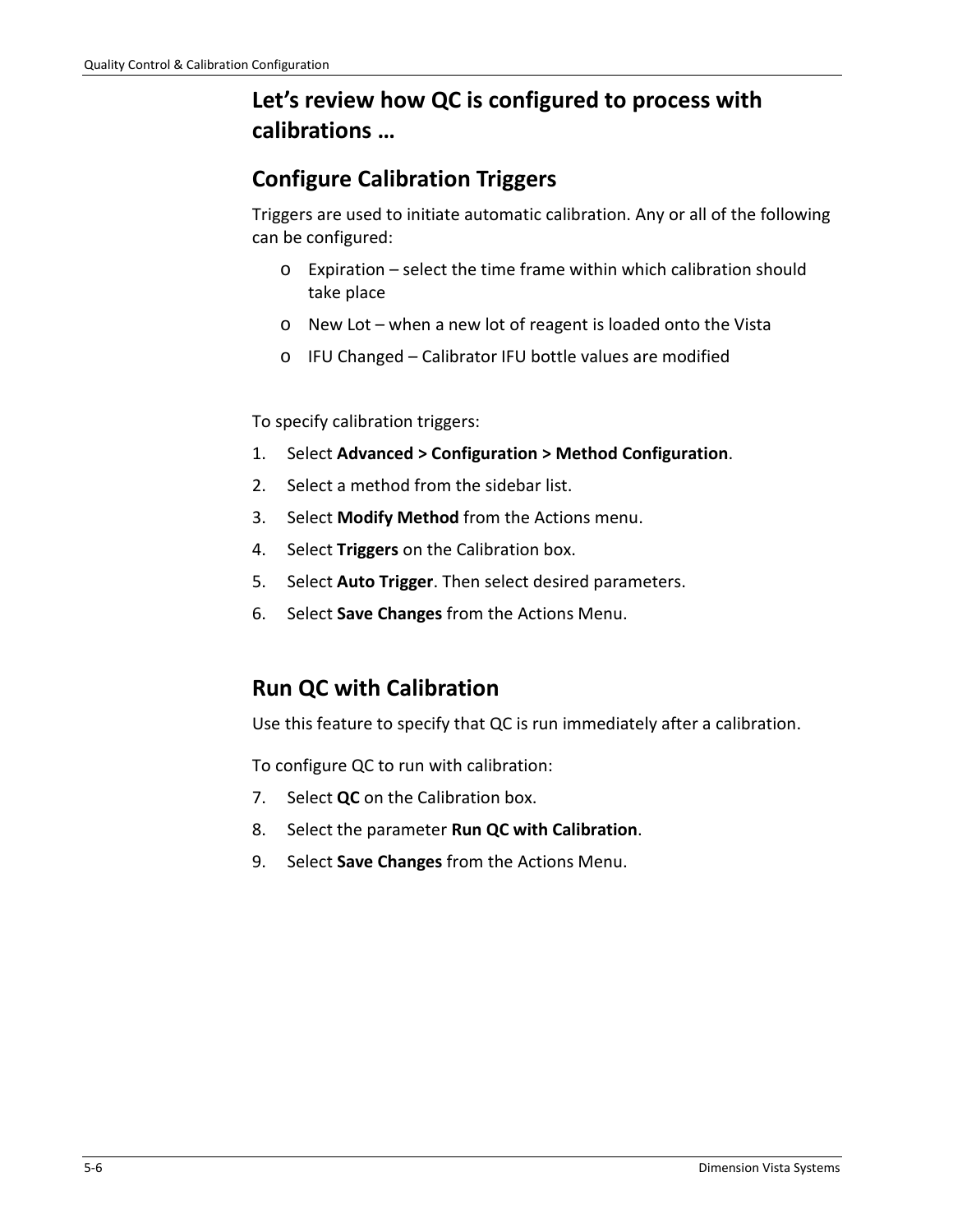# **Configure Calibration Acceptance**

Use this feature to specify the parameters for calibration acceptance. When configured a yellow alert notifies the operator when a calibration has not auto-accepted and requires review.

To configure Calibration Acceptance Parameters:

- 1. Select **Acceptance** on the Calibration box.
- 2. Verify **Automatic Acceptance** is selected.
- 3. The following acceptance criteria are set in the software:
	- o Percent Bias
	- o Slope Range
	- o Intercept Range
	- o Percent Deviation
	- o Percent Deviation, Except low
- 4. Select **QC results must be within ranges** if desired in your laboratory.
- 5. Select **Save Changes** from the Actions Menu.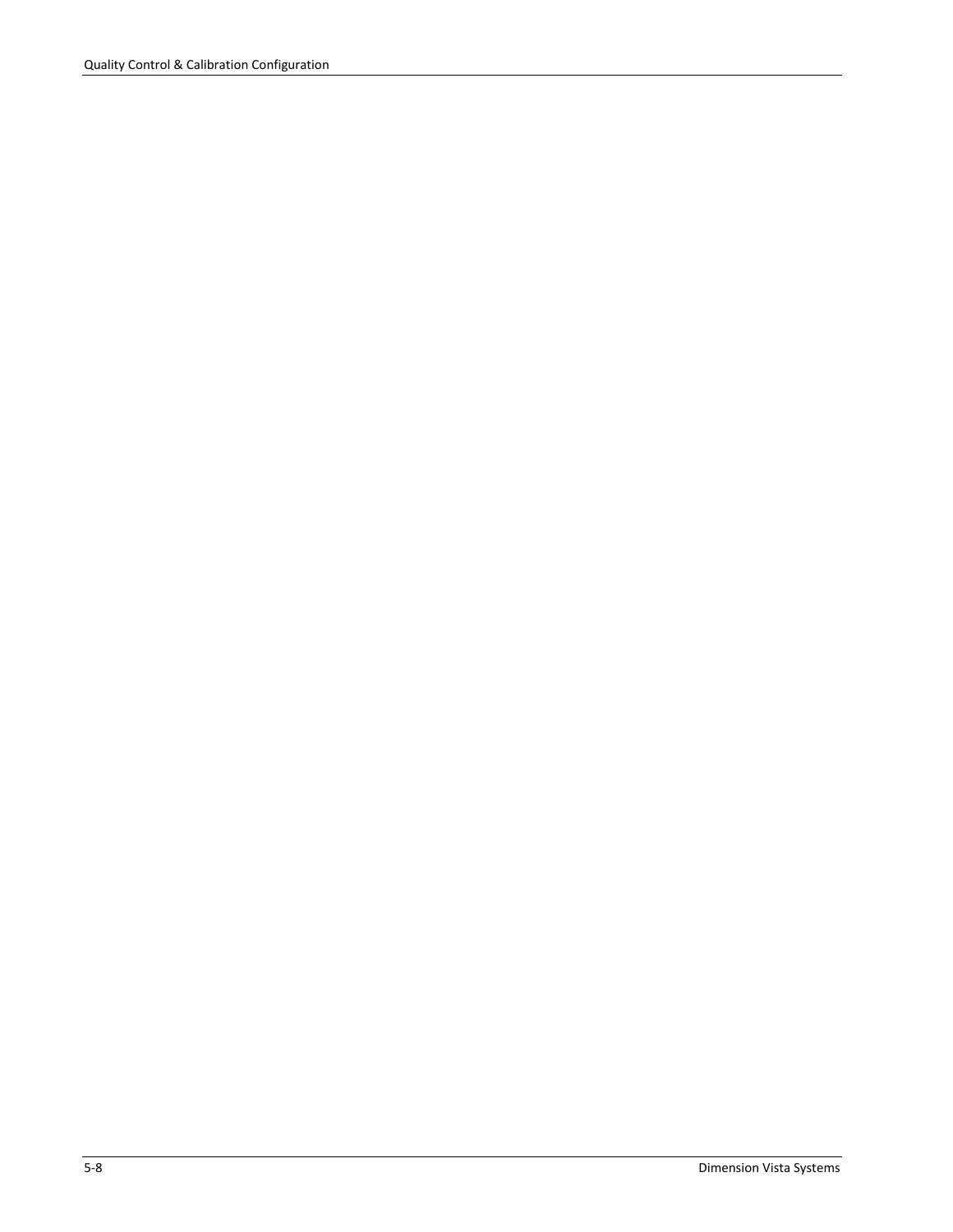# **6 Case Study Three**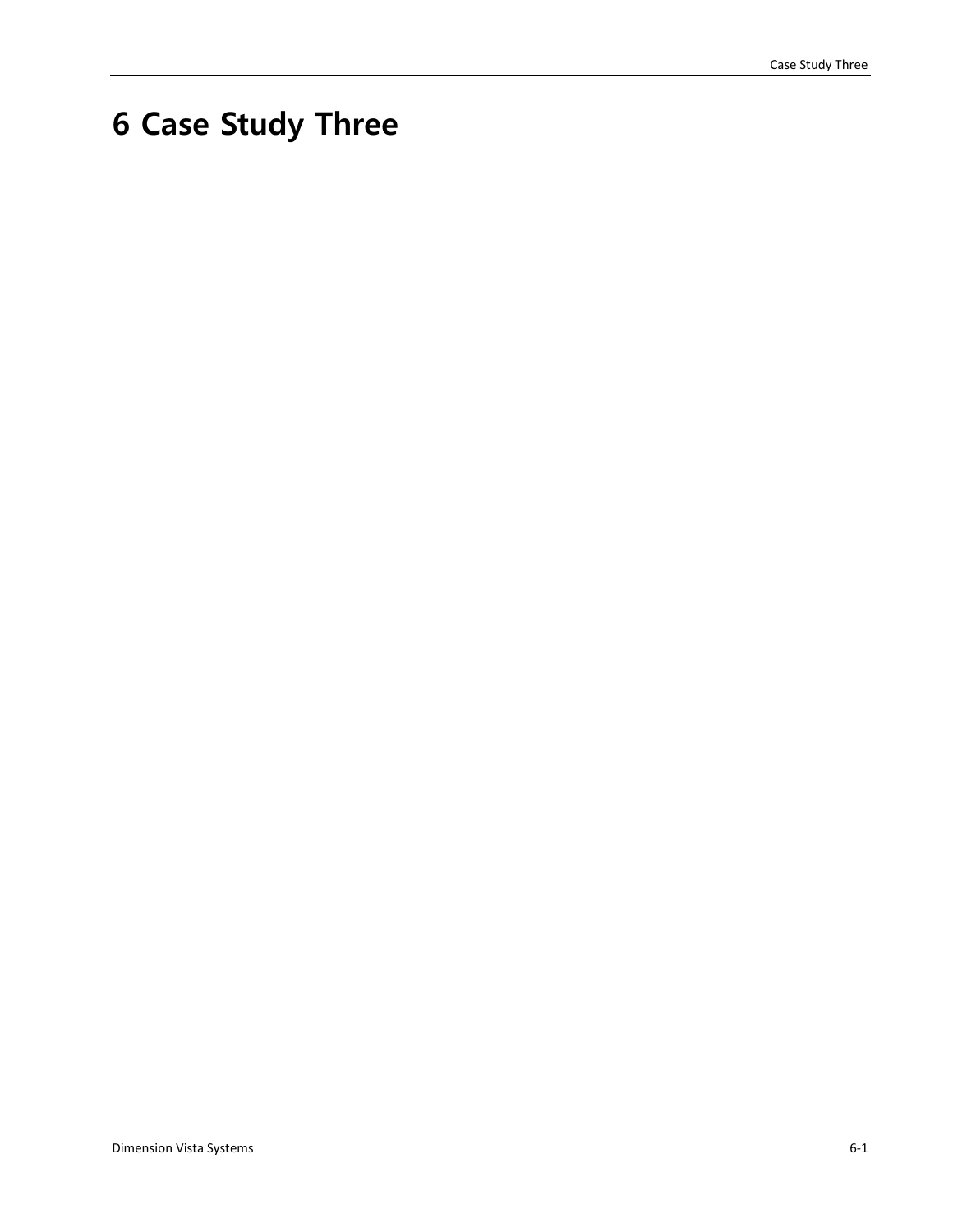# **Case Study Three**

# **Objectives**

After completing this exercise, you will be able to:

- Describe QC matrix.
- List actions to confirm shift due to QC matrix.
- Define clinically significant difference.
- Configure lot to lot crossover testing.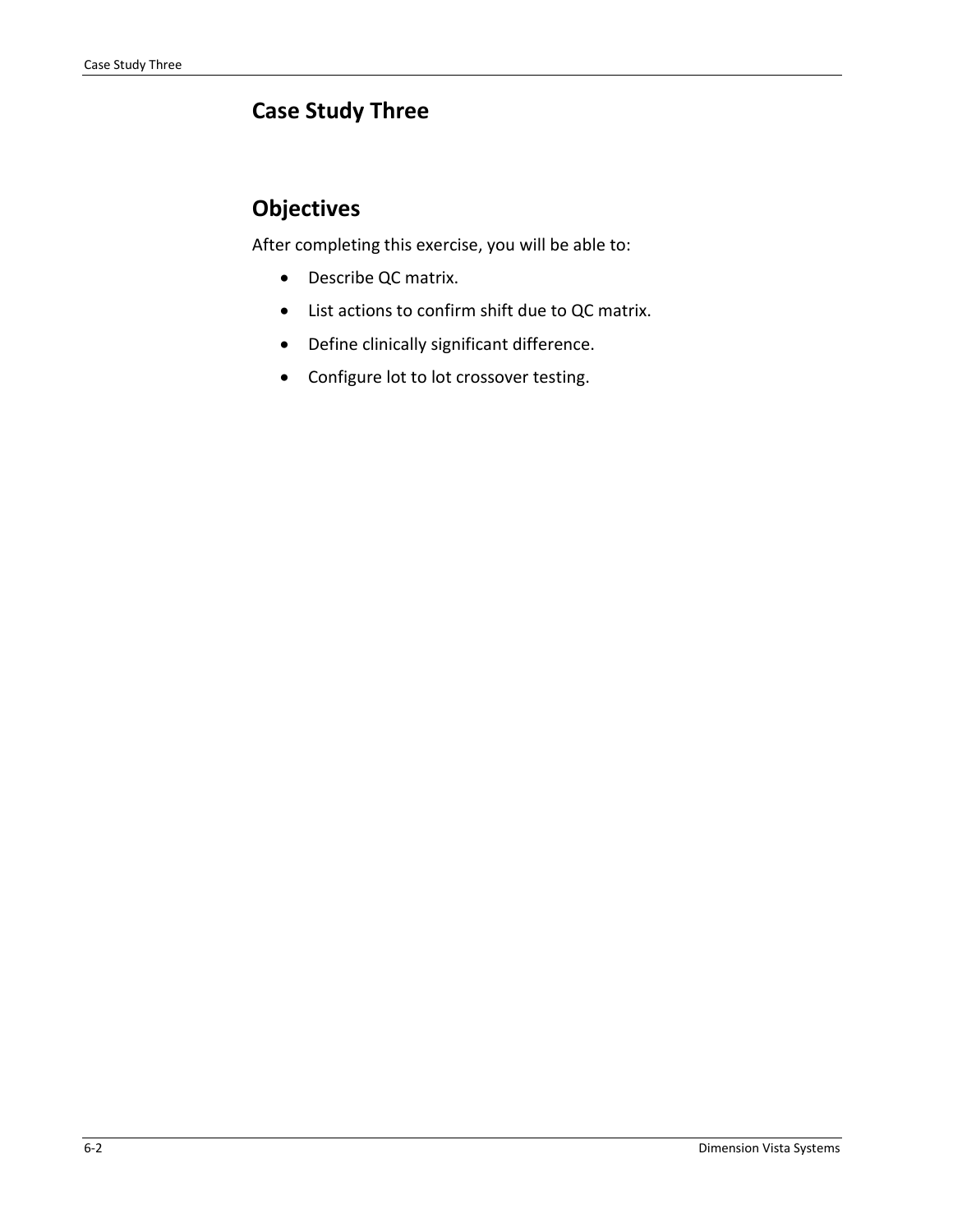#### **Case Study Three**

#### **Scenario**

You obtain a QC out of range alert for MALB Level 1 QC. You click on the alert and note the following:

|  | Level 1 QC Target Range = 6.8-10.6 mg/dL |  |  |
|--|------------------------------------------|--|--|
|--|------------------------------------------|--|--|

| Date/Time   | Concentration | Reagent Lot # |
|-------------|---------------|---------------|
| 05-16 12:17 | $6.47$ mg/dL  | 16260MA       |
| 05-16 08:40 | $9.10$ mg/dL  | 16134MA       |
| 05-15 08:49 | 8.87 mg/dL    | 16134MA       |
| 05-14 14:37 | $6.63$ mg/dL  | 16260MA       |
| 05-14 14:12 | $6.32$ mg/dL  | 16260MA       |
| 05-14 13:49 | $6.58$ mg/dL  | 16260MA       |
| 05-14 13:11 | $6.54$ mg/dL  | 16260MA       |
| 05-14 11:54 | $6.53$ mg/dL  | 16260MA       |
| 05-14 11:21 | $6.49$ mg/dL  | 16260MA       |

Level 2 QC Target Range = 9.7-14.9 mg/dL

| Date/Time   | Concentration | Reagent Lot # |
|-------------|---------------|---------------|
| 05-16 12:24 | $11.0$ mg/dL  | 16260MA       |
| 05-16 08:40 | 12.6 $mg/dL$  | 16134MA       |
| 05-15 08:45 | 12.7 mg/dL    | 16134MA       |
| 05-14 14:38 | $10.8$ mg/dL  | 16260MA       |
| 05-14 14:13 | $10.6$ mg/dL  | 16260MA       |
| 05-14 13:49 | $10.6$ mg/dL  | 16260MA       |
| 05-14 13:18 | 9.84 mg/dL    | 16260MA       |
| 05-14 11:49 | 10.7 mg/dL    | 16260MA       |
| 05-14 11:47 | 10.6 mg/dL    | 16260MA       |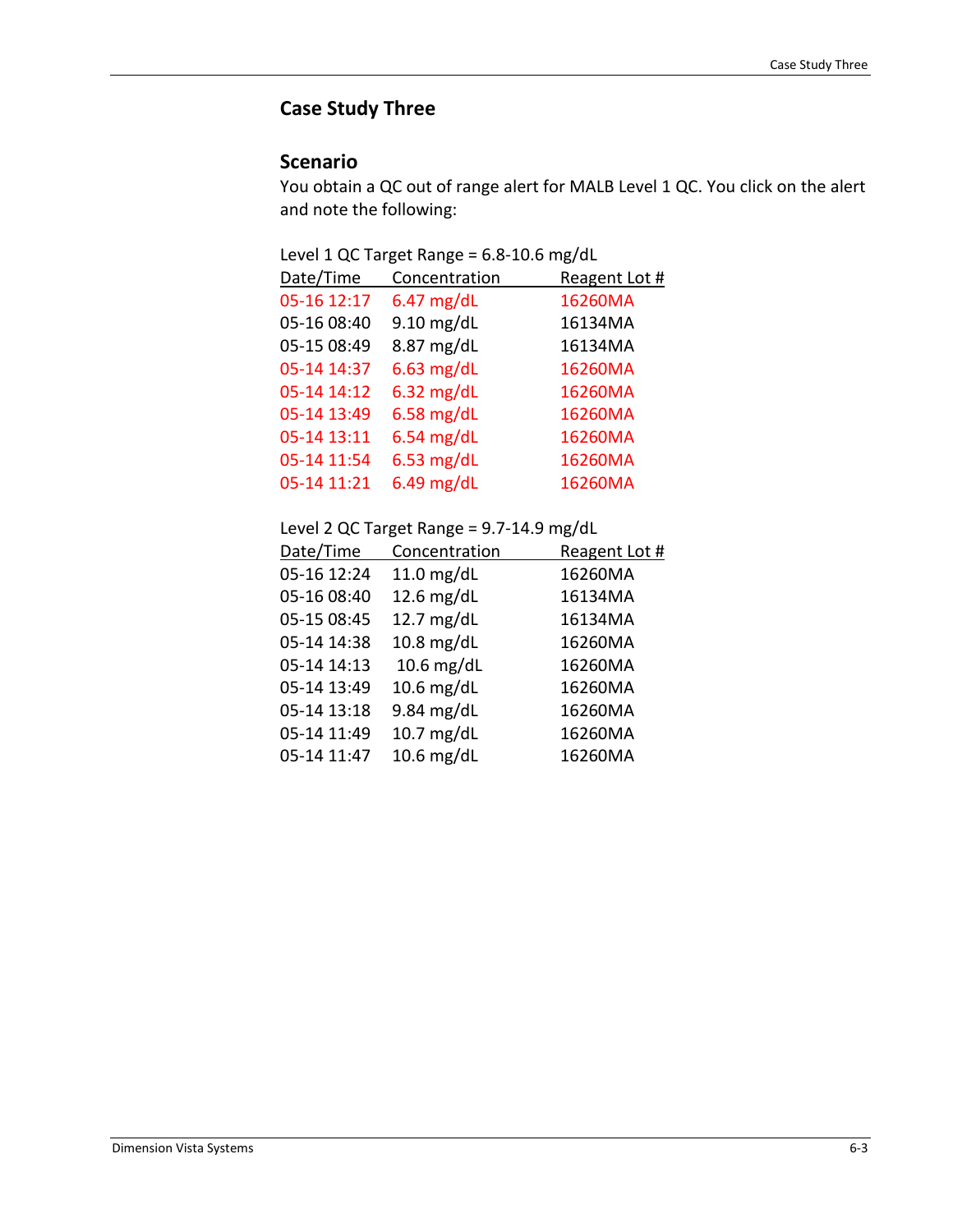**What are the possible reasons for the out of control QC results?** 

**What is the resolution?**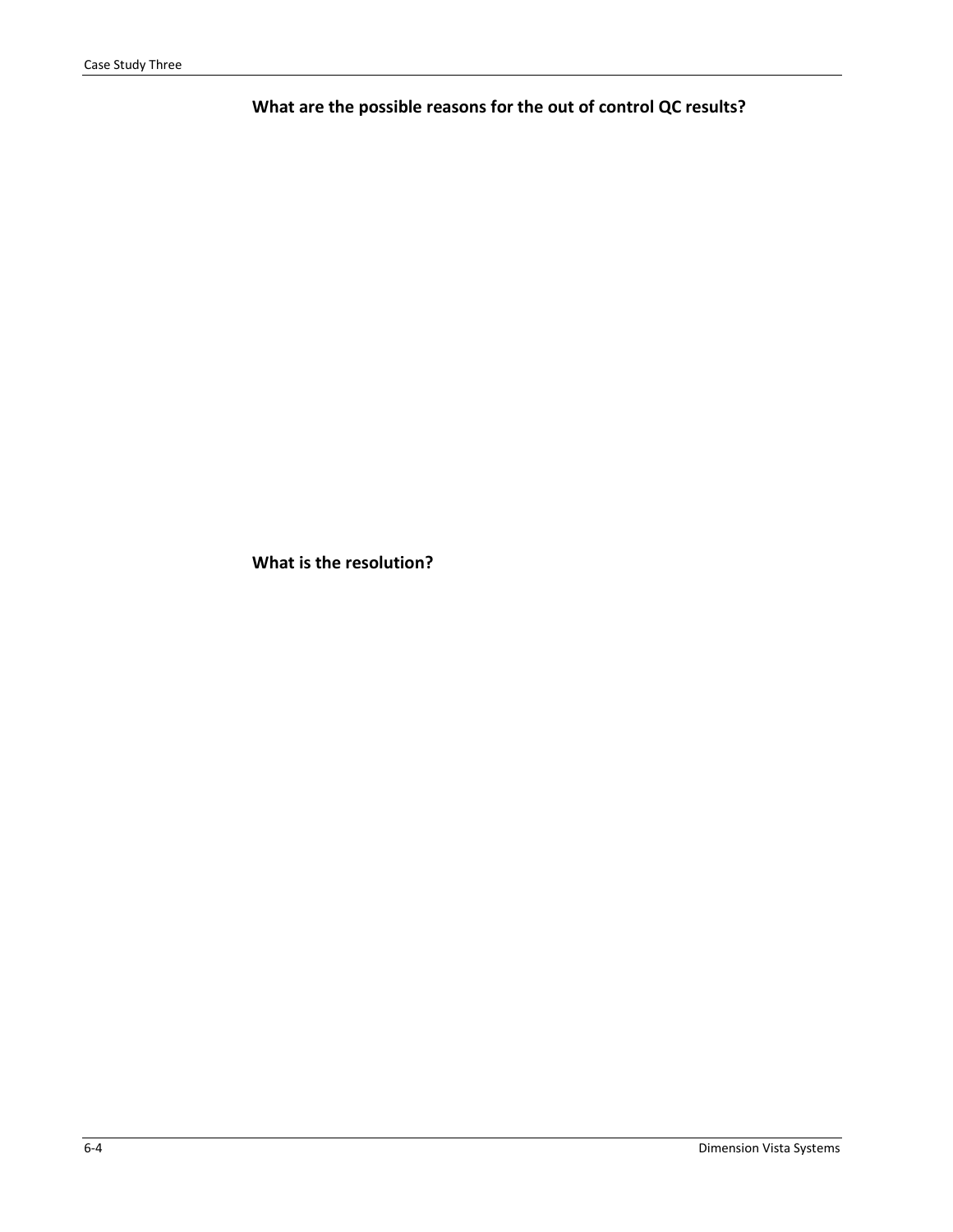#### **QC Matrix**

- Quality control products are not identical to patient samples. They are pooled samples with added analytes, additives and preservatives. The matrix is all of the components of a control product *except* the analyte.
- Some assays are more sensitive to the matrix of the QC product; especially immunoassays and enzyme activity assays.
- A new reagent can exhibit a shift in the quality control results but patient results show no clinically significant difference.

# **Verifying Reagents lot to lot – Verifying quality results**

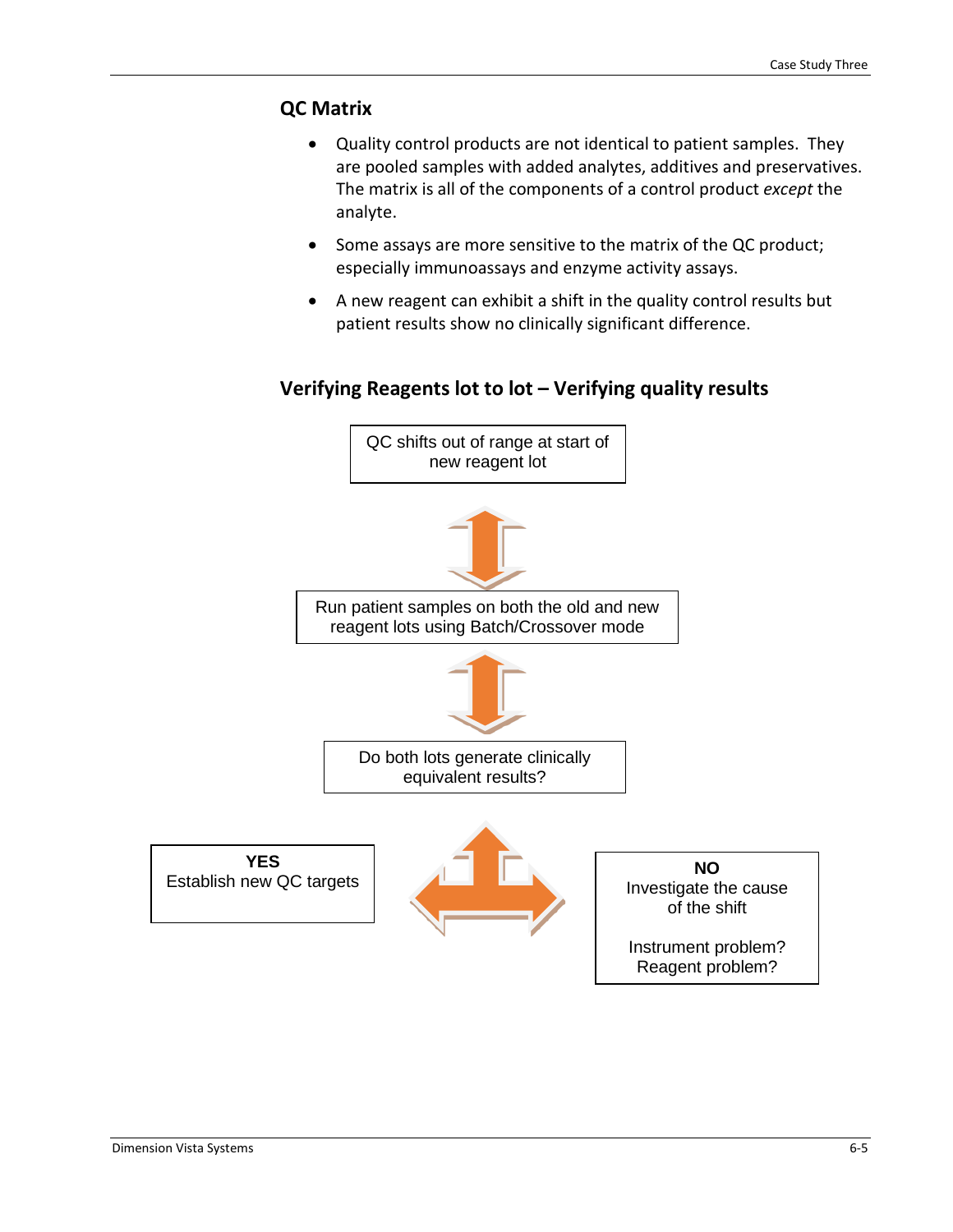#### **Lot to Lot Patient Crossovers?**

*Note: If you want a printout of results check system configuration setting prior to processing the batch.* 

- 1. Select **Advanced** >**Samples.** Select **Batch Test Mode Test Setup** from the menu.
- 2. Select **Create Batch Mode Configuration** or **Modify Batch Mode Configuration** from the Actions menu. *Note: if configured in the past for batch mode analysis "Create Batch Mode Configuration" will be replaced by "Delete Batch Mode Configuration."*
- 3. Enter Batch ID in the Batch ID field. For example: "CTNI 1701BB 1207BA"
- 4. Select "Sample Fluid Type" from the drop-down menu.
- 5. Select the method(s) to be processed. If multiple replicates are needed, select the method of choice and the number of times needed to be run.
- 6. Scan the sample rack barcode. The barcodes are listed in the display box. The sample rack barcodes can also be manually entered in the space provided. (Rack barcode example: AL000566)
- 7. Press **Save Changes** in the Actions menu.
- 8. Select **Lot Crossover** in the Batch Mode menu.
- 9. Load the sample racks on the instrument.
- 10. When the batch mode is processed the sample ID is generated by Rack-Position+Sequence number. The same sequence number is added to the Batch ID to form the Patient ID field.
- 11. As the results are completed, the Dimension Vista® System displays the results on the Results History screen. The results can also be viewed in the Test Status screen.

*Note: Once all of the samples in the racks designated to process the Reagent Crossover have completed, those sample racks used in the study automatically process as normal sample racks for subsequent patient orders.*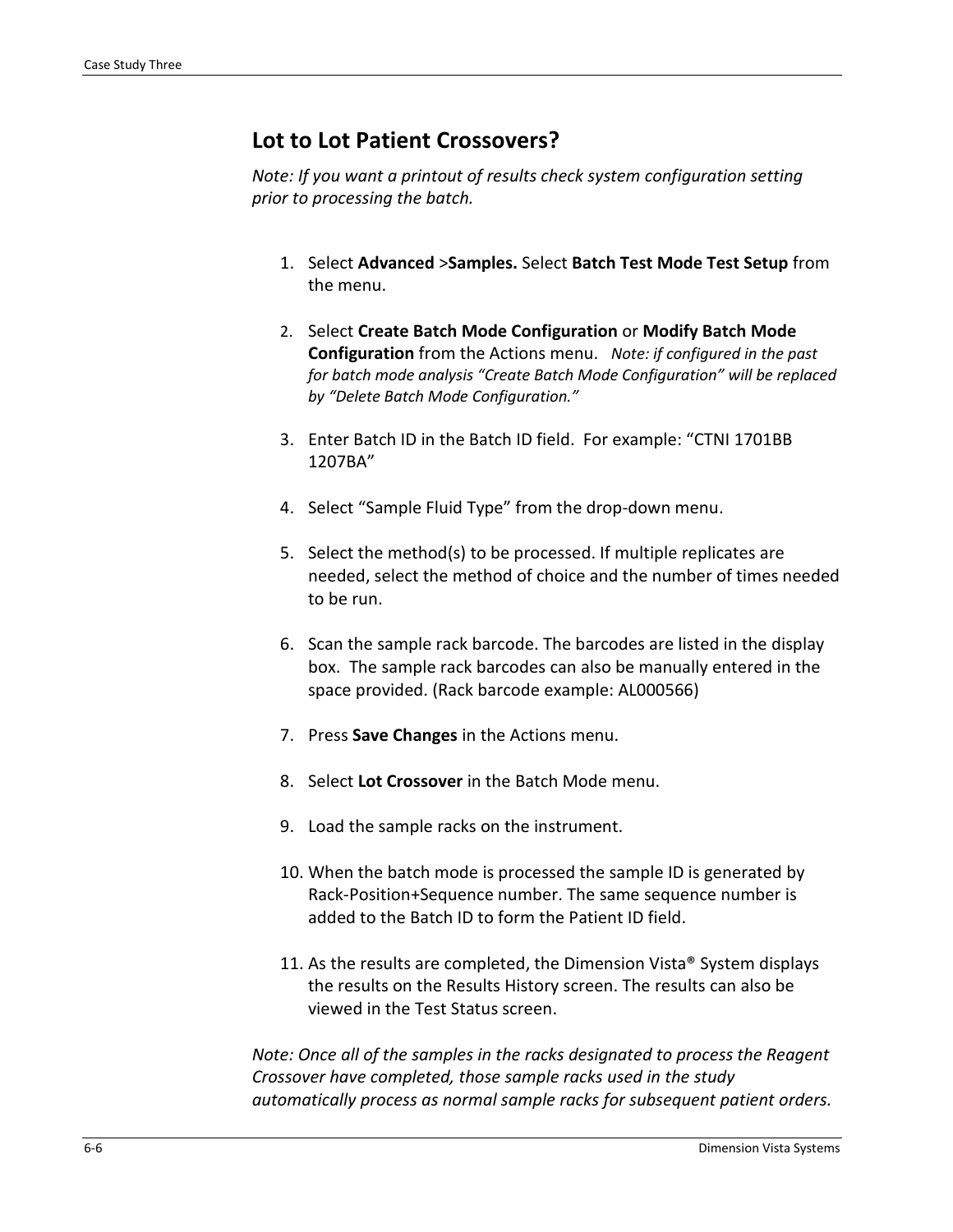# **Determining if results are significantly different or similar …**

- **Clinical significance** is the practical importance of a diagnostic result, whether the difference has a real genuine, noticeable impact.
- Results can be statistically different but not clinically different
- Clinical difference will not be the same for every method.
- "Less than 10%" will not work for all methods.
- Must take into account method imprecision.
- Possible ways to determine clinically significant difference:
	- o Clinical outcomes
	- o Medical or professional recommendations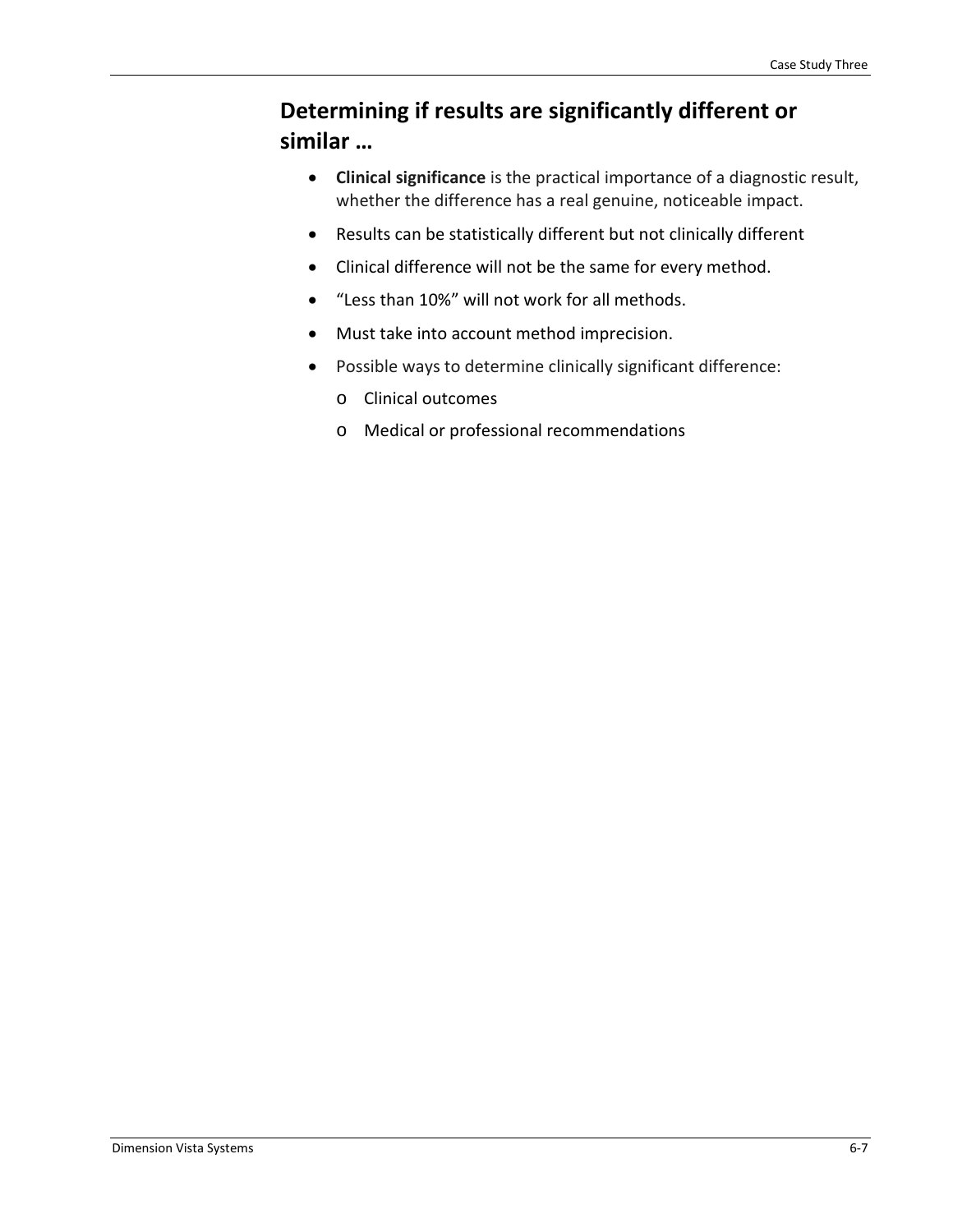# **7 Resources**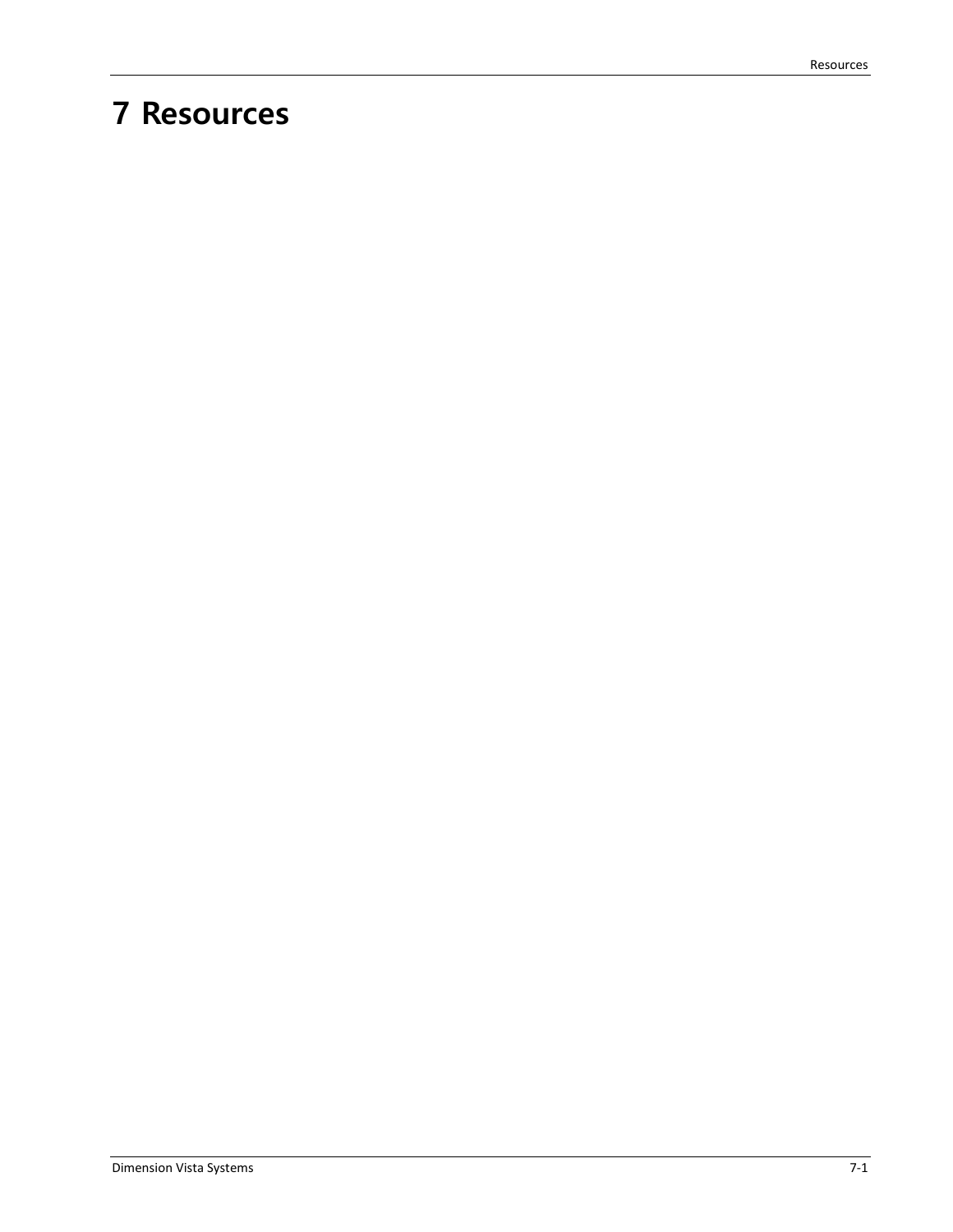# **Resources**

# **Objectives**

After completing this exercise, you will be able to identify resources available for further education.